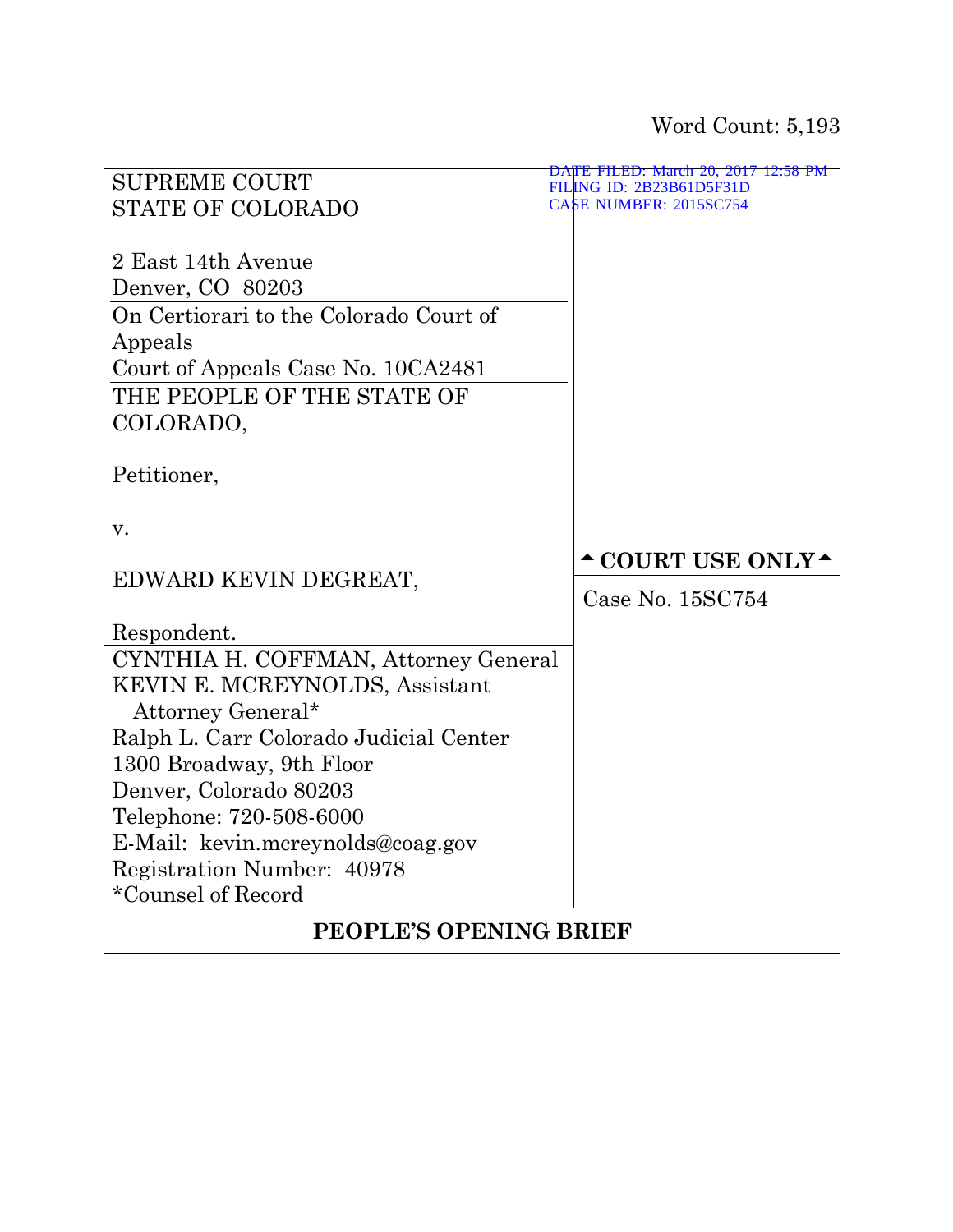## **CERTIFICATE OF COMPLIANCE**

<span id="page-1-0"></span>I hereby certify that this brief complies with all requirements of C.A.R. 28 and C.A.R. 32, including all formatting requirements set forth in these rules. Specifically, the undersigned certifies that:

The brief complies with C.A.R. 28(g).

It contains less than 9,500 words.

The brief complies with C.A.R. 28(a).

It contains, under a separate heading, a concise statement of the applicable standard of appellate review and a citation to where the issue was raised and ruled on.

*/s/Kevin E. McReynolds*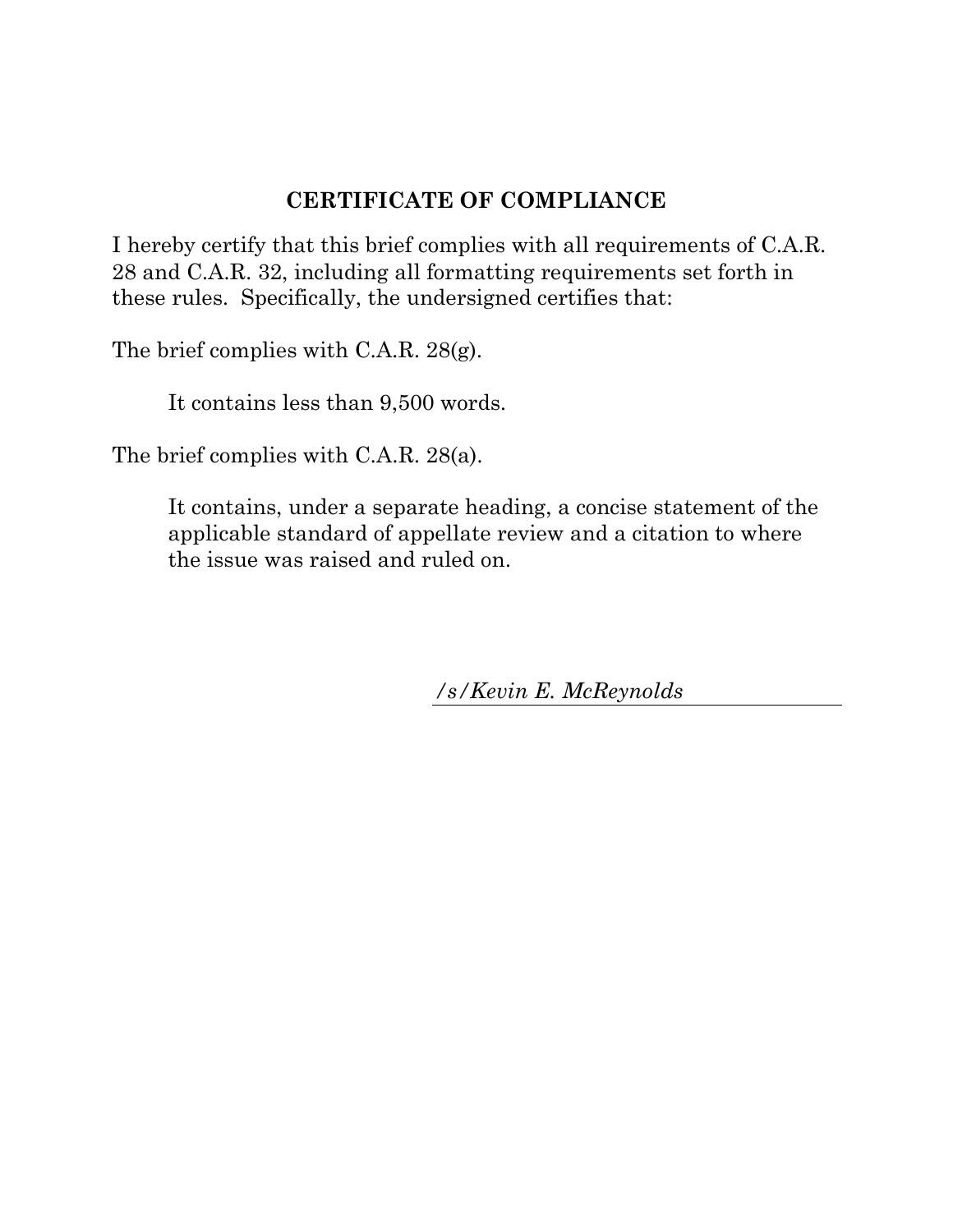# **TABLE OF CONTENTS**

| Section 18-1-704 did not justify DeGreat's knowingly taking<br>B. Self-defense is limited to justifying one's use of "physical"<br>force," and therefore cannot justify the separate criminal<br>C. DeGreat's testimony and the jury's verdicts demonstrate<br>that the lack of a self-defense instruction was harmless 25 |  |
|----------------------------------------------------------------------------------------------------------------------------------------------------------------------------------------------------------------------------------------------------------------------------------------------------------------------------|--|
|                                                                                                                                                                                                                                                                                                                            |  |
|                                                                                                                                                                                                                                                                                                                            |  |
|                                                                                                                                                                                                                                                                                                                            |  |
|                                                                                                                                                                                                                                                                                                                            |  |
|                                                                                                                                                                                                                                                                                                                            |  |
|                                                                                                                                                                                                                                                                                                                            |  |
|                                                                                                                                                                                                                                                                                                                            |  |
|                                                                                                                                                                                                                                                                                                                            |  |
|                                                                                                                                                                                                                                                                                                                            |  |
|                                                                                                                                                                                                                                                                                                                            |  |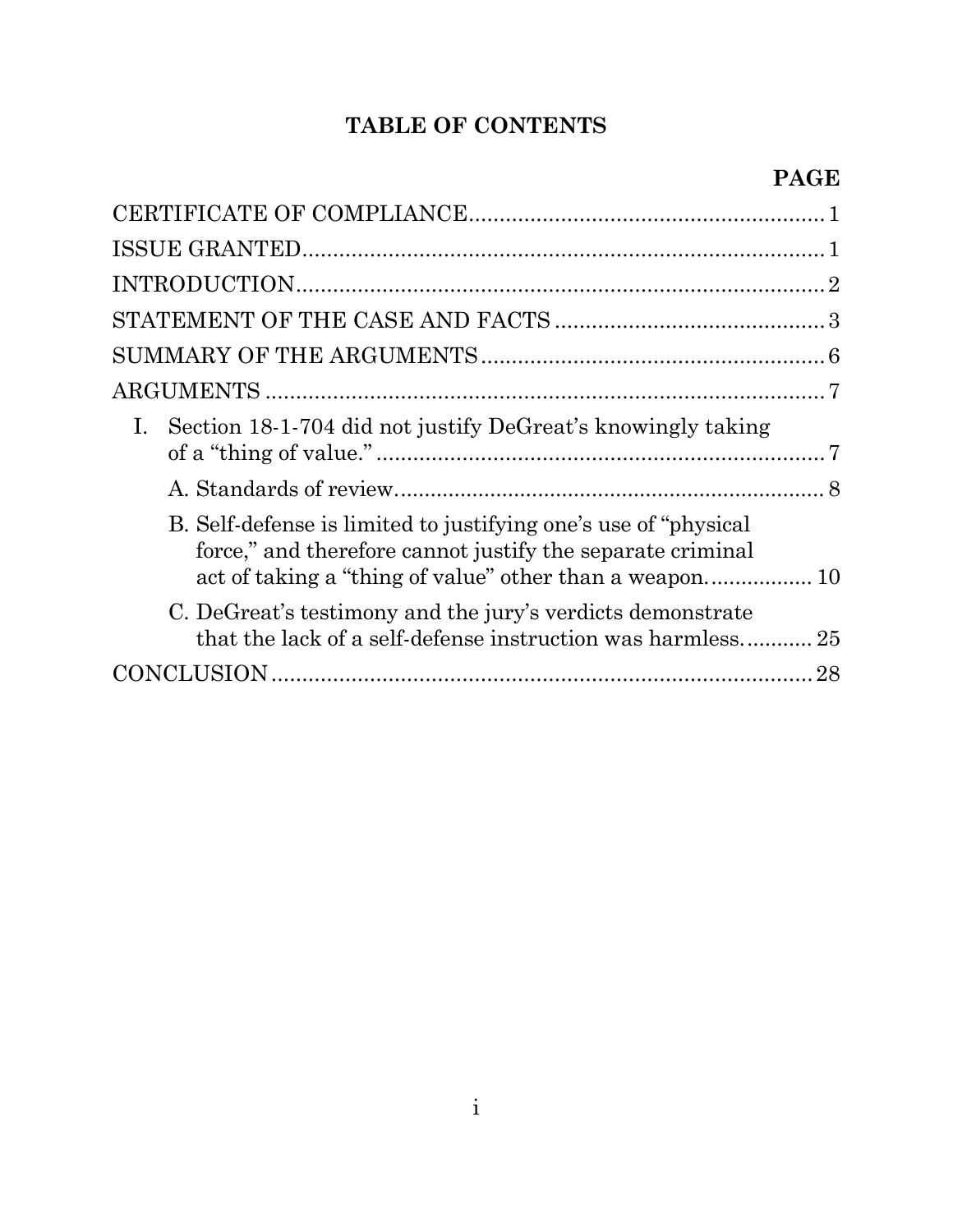# **TABLE OF AUTHORITIES**

## **PAGE**

## **CASES**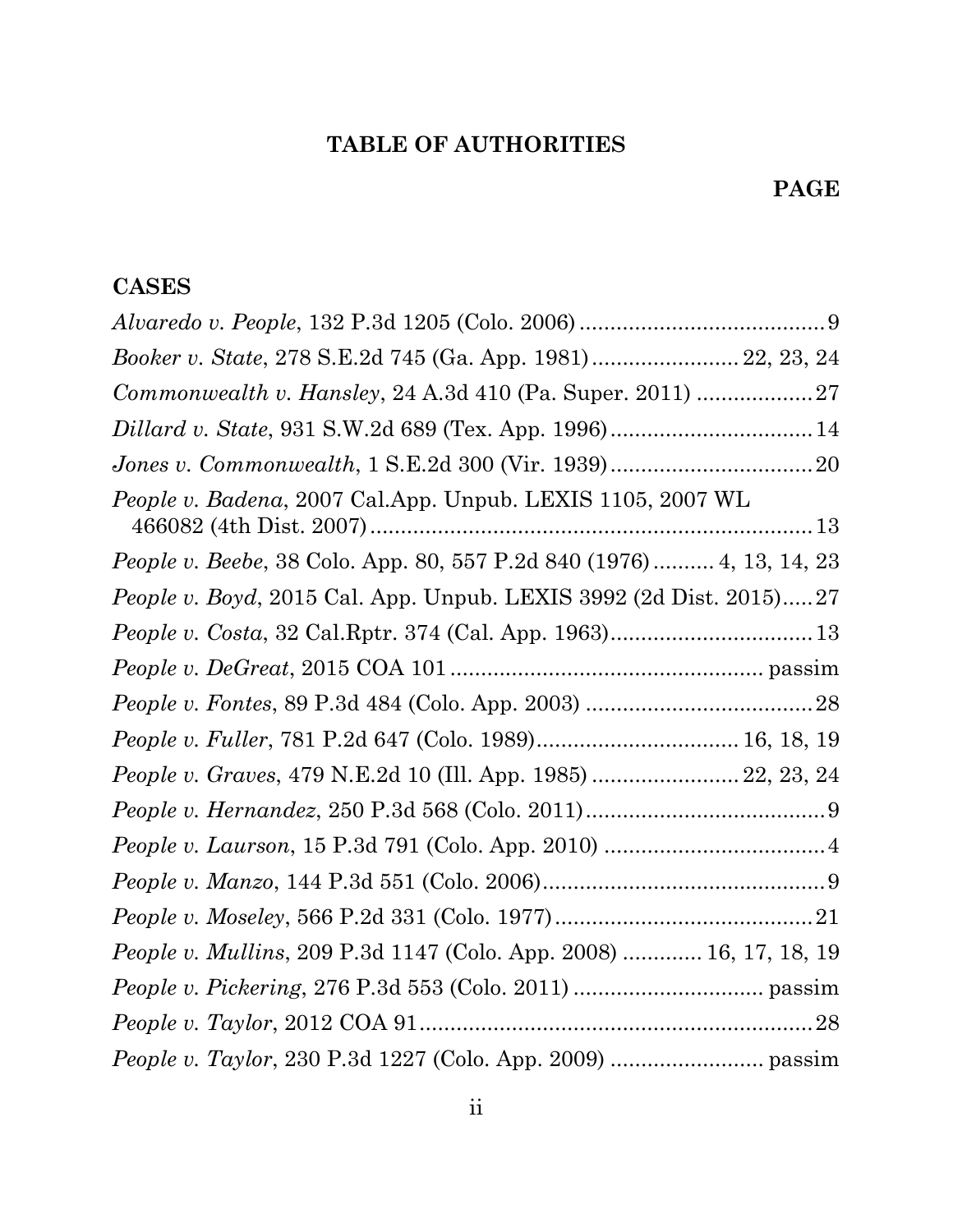## **TABLE OF AUTHORITIES**

| Rex v. Holloway, 5 C. & P. 524, 172 Eng. Rep. 1082 (1833)20      |
|------------------------------------------------------------------|
| Specialty Restaurant Corp. v. Nelson, 231 P.3d 393 (Colo. 2010)9 |
|                                                                  |
|                                                                  |
|                                                                  |
|                                                                  |
|                                                                  |
| <b>STATUTES</b>                                                  |
|                                                                  |
|                                                                  |
|                                                                  |
|                                                                  |
|                                                                  |
|                                                                  |
|                                                                  |
|                                                                  |
|                                                                  |
|                                                                  |
|                                                                  |
|                                                                  |
|                                                                  |
|                                                                  |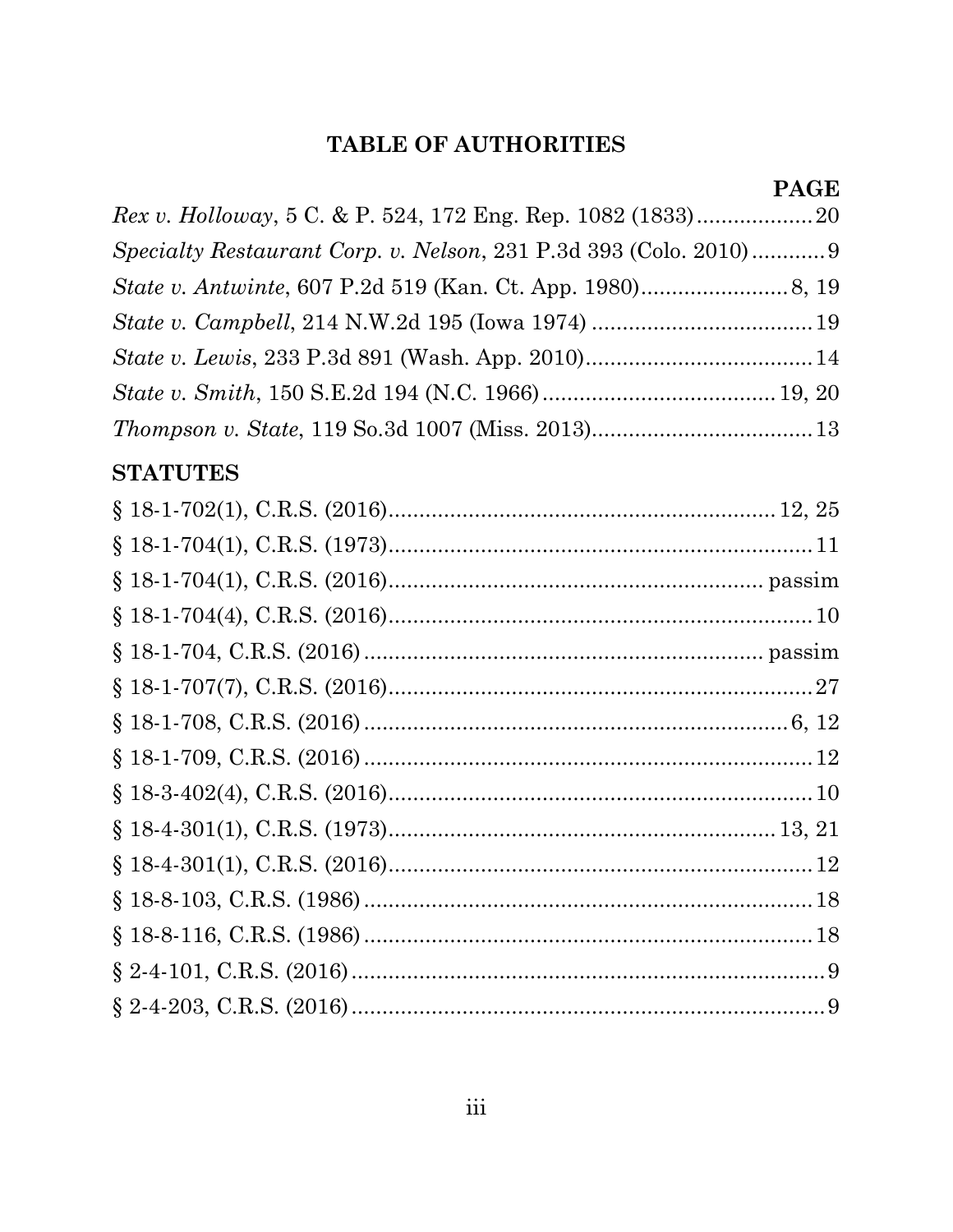# **TABLE OF AUTHORITIES**

## **PAGE**

# **OTHER AUTHORITIES**

| Darrel A.H. Miller, <i>Guns, Inc.: Citizens United, McDonald, and</i>   |  |
|-------------------------------------------------------------------------|--|
| <i>the Future of Corporate Constitutional Rights, 86 N.Y.U. L. Rev.</i> |  |
|                                                                         |  |
| Michael Green, Why Private Arms Possession? Nine Theories of the        |  |
|                                                                         |  |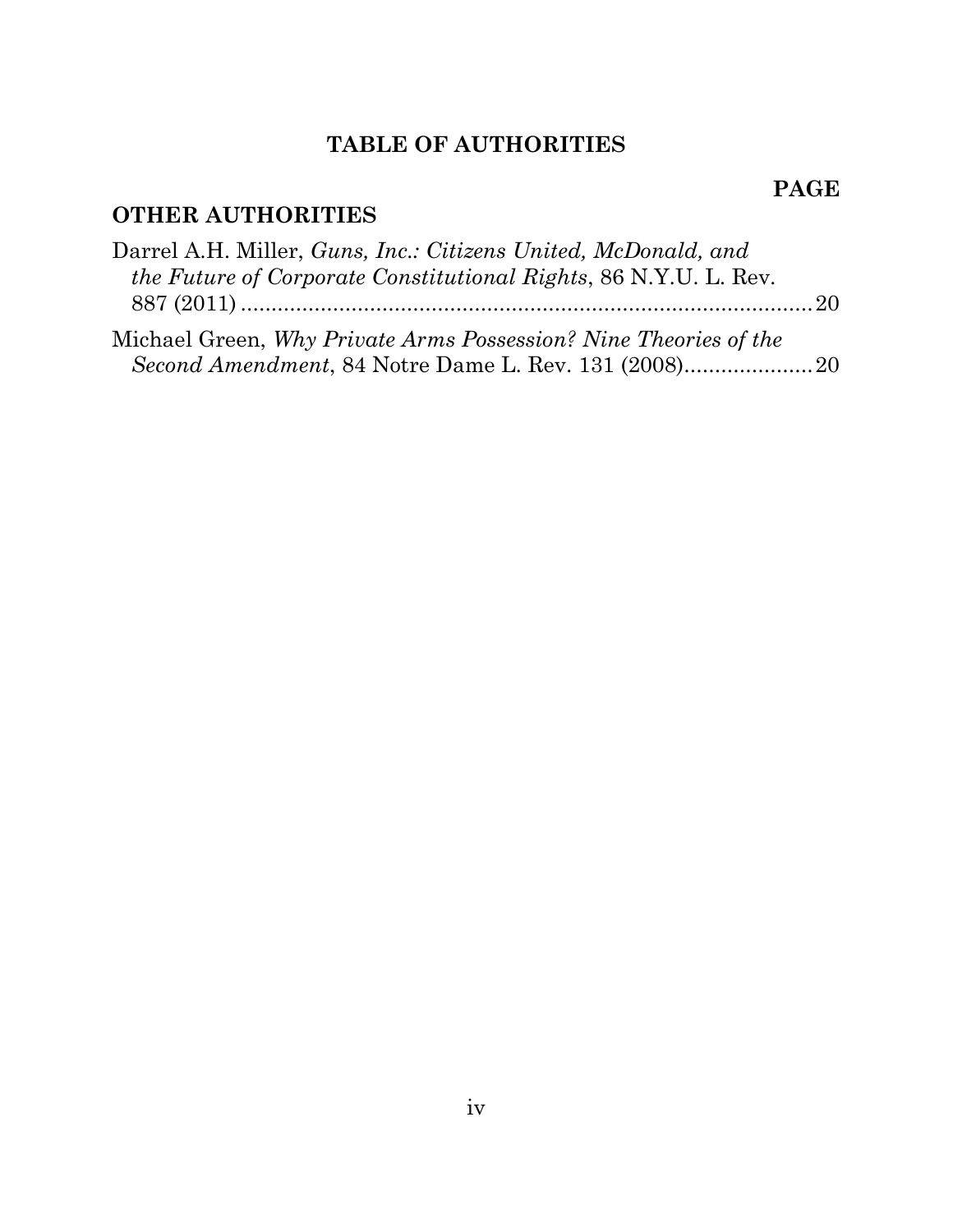## **ISSUE GRANTED**

<span id="page-6-0"></span>Whether the court of appeals erred in concluding that the statutory right to use self-defense can apply to justify the taking of services in a robbery.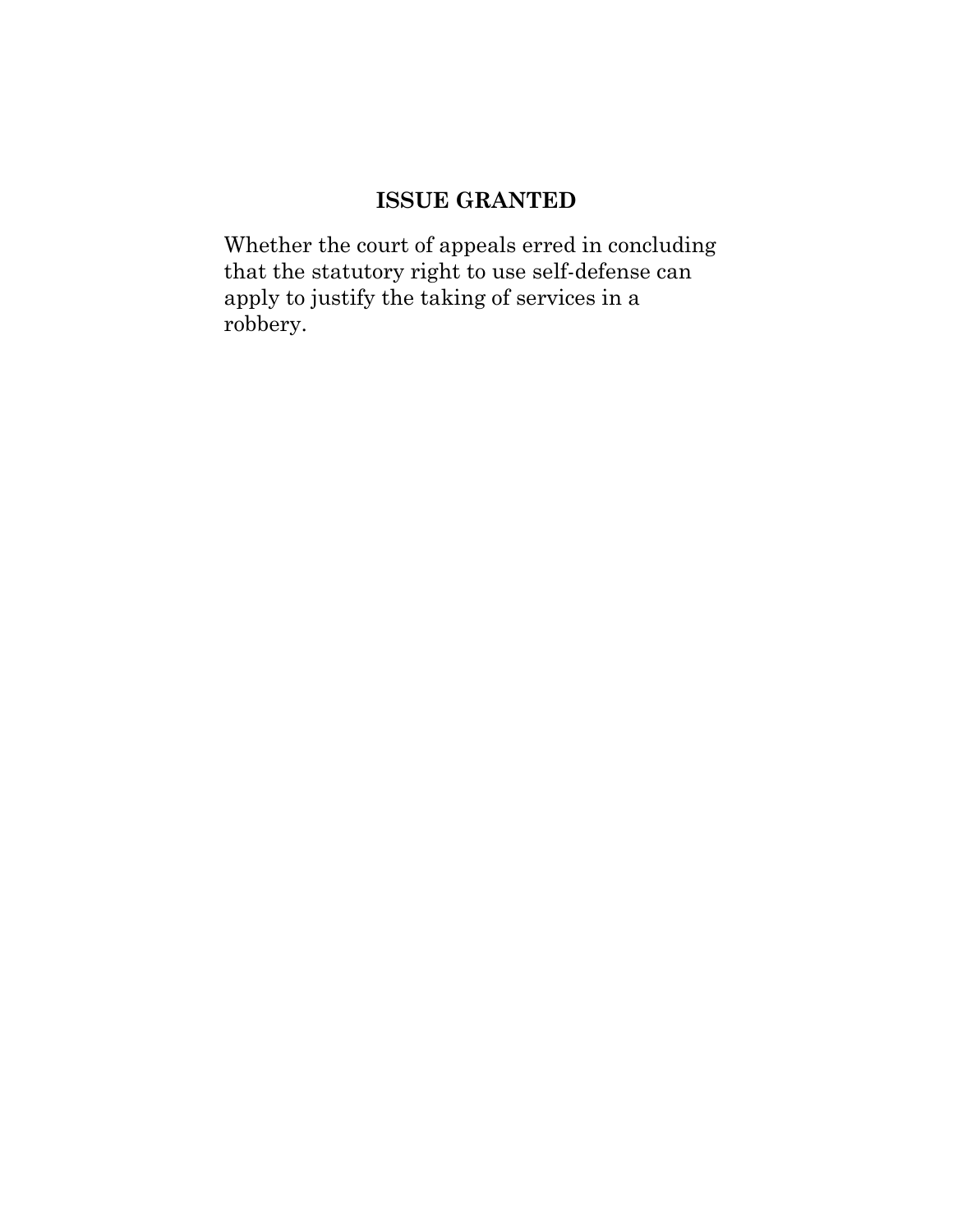### **INTRODUCTION**

<span id="page-7-0"></span>The court of appeals held that self-defense under section 18-1-704 can justify the taking of cash or services during a robbery. *People v. DeGreat*, 2015 COA 101, ¶¶11-19. In so holding, the court found the nature of the criminal acts irrelevant because *Pickering*[1](#page-7-1) provided that self-defense applies to any general intent crime and the legislature had not expressly limited section 18-1-704 to exclude robbery. *Id.* ¶¶11-13.

But *Pickering* did not hold this; the language of section 18-1-704 limits this defense to one's use of physical force; and other jurisdictions have consistently refused to apply self-defense as a justification for robbery except to disarm an aggressor.

Accordingly, this Court should reverse because DeGreat's knowing taking of taxi services was not justified by Colorado's self-defense statute.

l

<span id="page-7-1"></span><sup>1</sup> *People v. Pickering*, 276 P.3d 553 (Colo. 2011).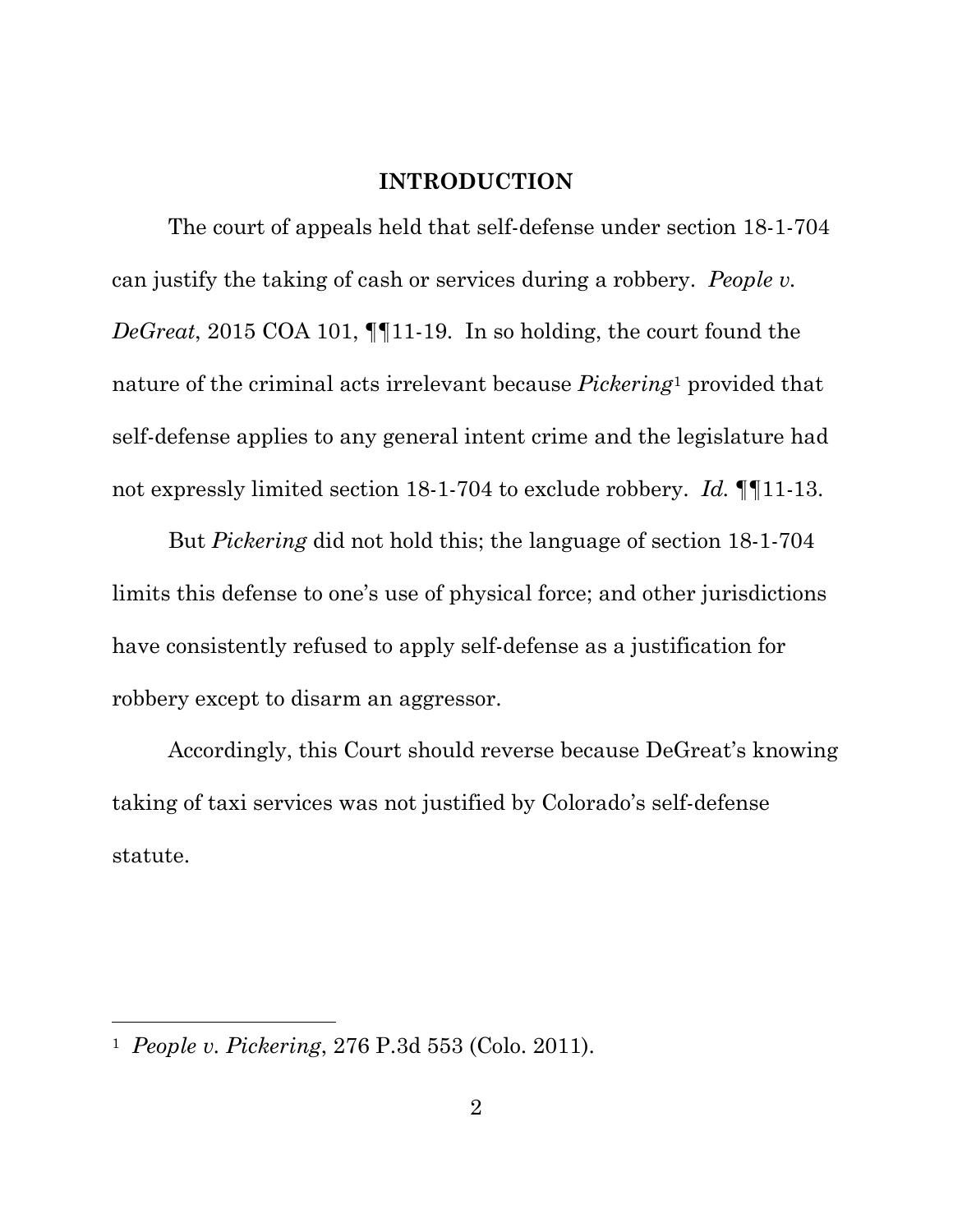### **STATEMENT OF THE CASE AND FACTS**

<span id="page-8-0"></span>Edward DeGreat stabbed a cab driver after not paying his fare. According to DeGreat, the driver became hostile, locked him in the cab and claimed to have called police when DeGreat did not pay. (*See* R. 7/1/10 pp. 1088-93.)[2](#page-8-1) DeGreat jumped into the backseat behind the driver and both men got out. (*See id.* pp. 1094-95.)

DeGreat claimed the much smaller driver pushed him when he tried to leave to get money from his apartment. (*See id.* pp. 1096-97; R. 7/2/10 pp. 1194, 1203-04.) While admitting he likely threw the first punch, DeGreat claimed he used his knife in self-defense when stabbing the driver. (*See* R. 7/1/10 pp. pp. 1098-1100; 7/2/10 pp. 1230-31.) The driver ran from his cab and from DeGreat, seeking help for his wounds. (*See* R. 6/28/10 pp. 211-13; 6/29/10 pp. 507, 567-68, 619.) DeGreat later left the scene, avoided his apartment, and was not arrested for several months. (*See* R. 7/2/10 pp. 1103-04, 1112-13, 1117-18.)

 $\overline{a}$ 

<span id="page-8-1"></span><sup>2</sup> The electronic record in this case consists of a single 1462 page .pdf file. All citations are by date and .pdf page number.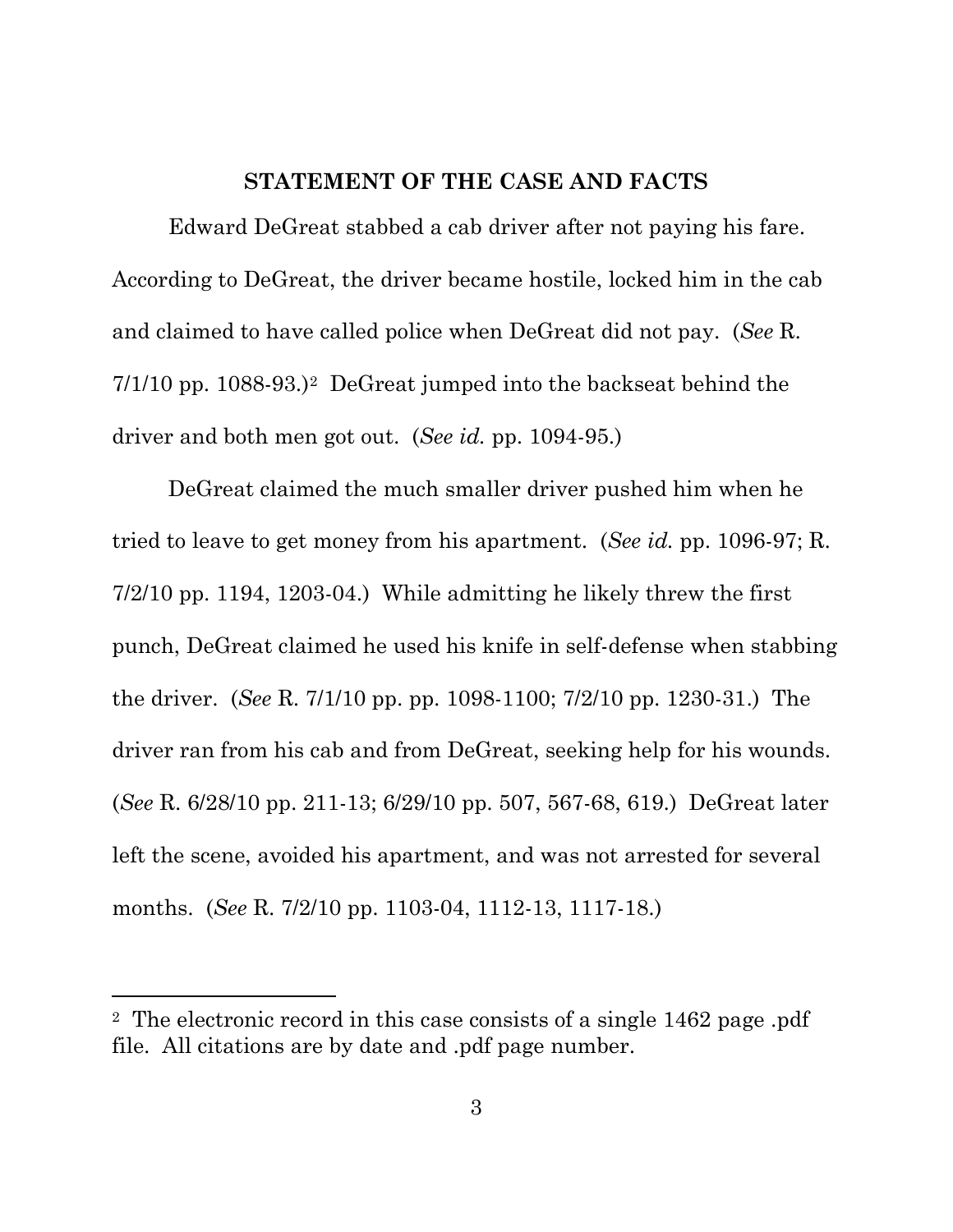The district attorney charged DeGreat with aggravated robbery, first degree assault, attempted murder, and theft. (*See* PR. Vol. 1 pp. 29-31.) The trial court instructed the jury to consider self-defense with regard to the attempted murder and assault charges based DeGreat's use of physical force during the fight outside the cab, but declined to give a self-defense instruction on the robbery charge because it was contrary to long-standing Colorado law. (*See Id.* pp. 191-201, 203-09 (elemental jury instructions and self-defense instructions)); R. 7/6/10 pp. 1326, 1333); *People v. Laurson*, 15 P.3d 791, 794 (Colo. App. 2010) ("self-defense is not an available defense . . . to aggravated robbery") (citing *People v. Beebe*, 38 Colo. App. 80, 81, 557 P.2d 840, 841 (1976)).

The jury convicted DeGreat of aggravated robbery and second degree assault – reckless, but acquitted him of attempted murder, first degree assault, and theft. (*See* PR. Vol. 1 pp. 218-27 (verdicts)).

#### **Court of Appeals**

On appeal, DeGreat claimed that *Beebe* was incorrect and that the self-defense statute applied to his robbery of the driver.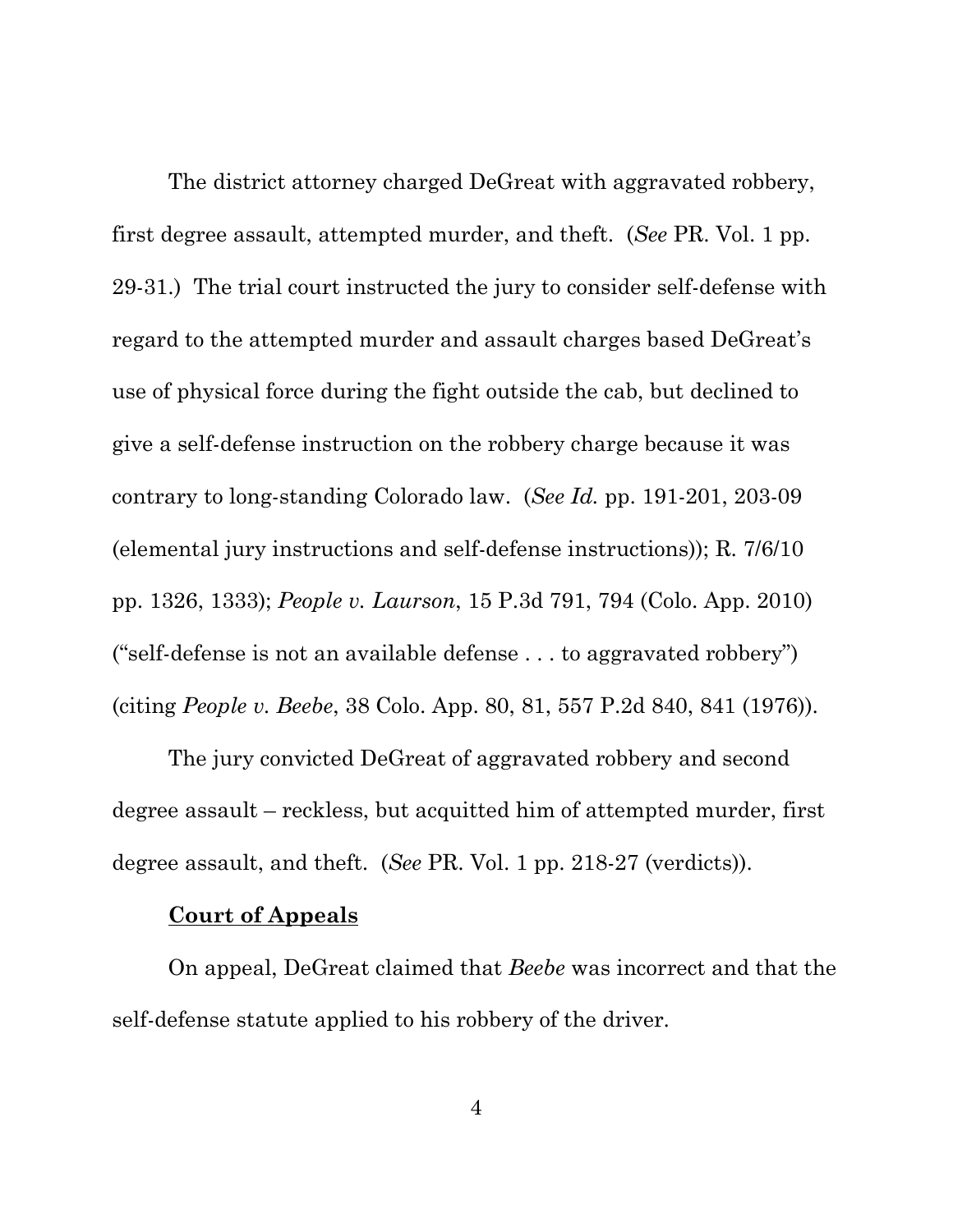The court of appeals agreed, finding that section 18-1-704 could justify any general intent crime, regardless of the nature of the criminal acts involved. *See DeGreat*, 2015 COA 101, ¶¶11-13. Starting from this premise, the division analogized this case to the discharge of a firearm in *Taylor*,[3](#page-10-0) and therefore held that statutory self-defense could justify a "crime against property" like DeGreat's taking of taxi services. *See id.*  ¶¶14-15. In so holding, the court of appeals rejected existing Colorado precedent to the contrary (*Beebe*) because it: (1) had not analyzed the language of the self-defense statute; and (2) could not be reconciled with the "modern" view of self-defense from *Pickering*, which broadly applies this affirmative defense to any and all general intent crimes. *See id.*  ¶16 (citing *Pickering*, 276 P.3d at 555); *see also id.* ¶11 ("The affirmative defense of self-defense extends to *any crime* except those requiring a mental state of recklessness, extreme indifference or negligence") (citing §§ 18-1-704(1), -704(4); *Pickering*, 276 at 556) (emphasis added).

l

<span id="page-10-0"></span><sup>3</sup> *People v. Taylor*, 230 P.3d 1227 (Colo. App. 2009).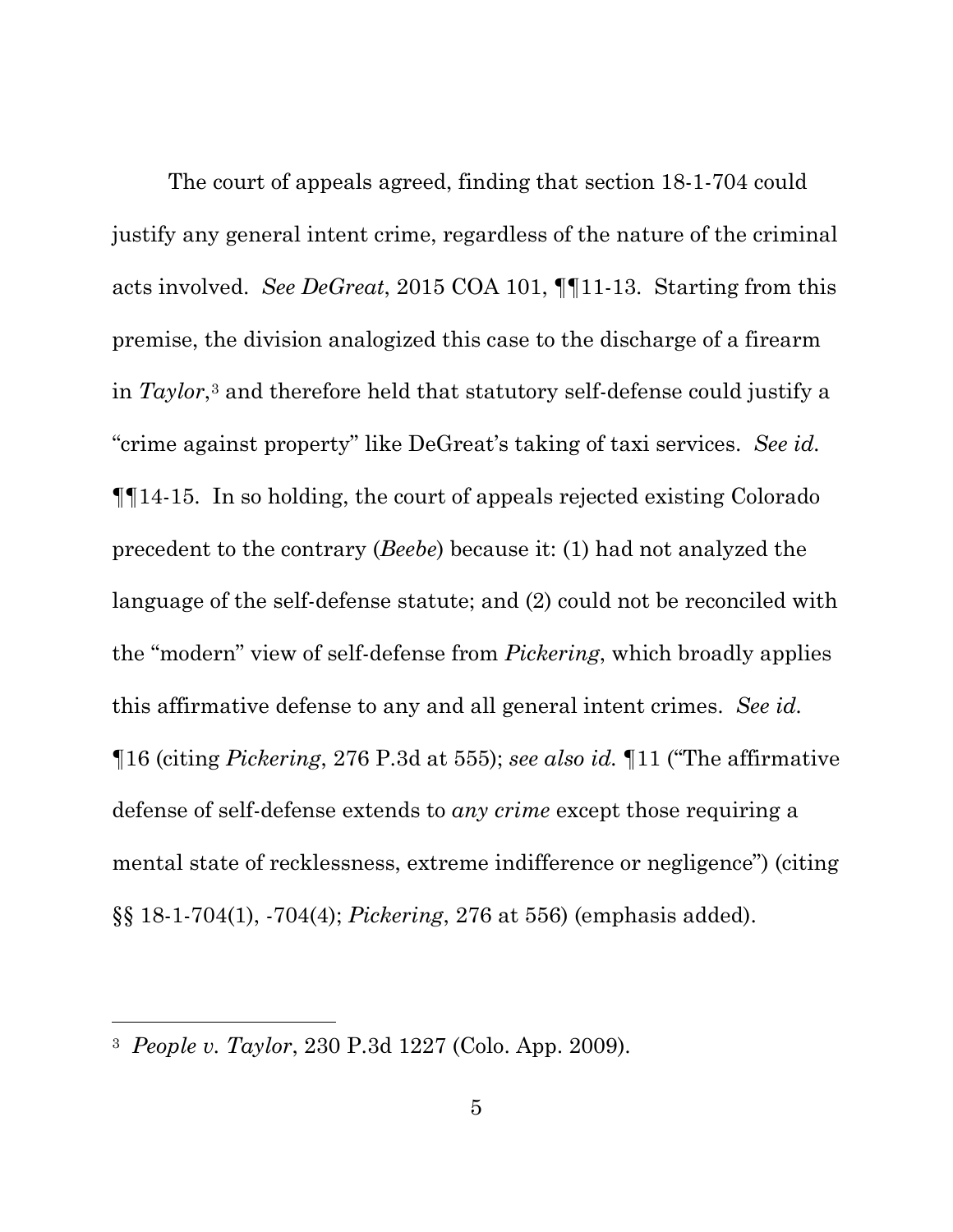This Court granted certiorari to determine whether the court of appeals erred in radically expanding the statutory right to use "physical force" in self-defense to justify DeGreat's taking of taxi services.

#### **SUMMARY OF THE ARGUMENTS**

<span id="page-11-0"></span>The self-defense statute, section 18-1-704, provides a limited legal justification for the use of "physical force upon another person in order to defend himself . . . from what he reasonably believes to be the use or imminent use of unlawful physical force by that other person . . ." *See* § 18-1-704(1), C.R.S. (2016). Unlike other statutory affirmative defenses, self-defense does not legally justify any criminal conduct (*actus reus*) other than the use of "physical force." *Compare id. with, e.g.,* § 18-1- 708, C.R.S. (2016) (duress). Recognizing this distinction, courts nationally have refused to apply self-defense as a justification for robbery except takings that disarmed another. Thus, contrary to the decision below, section 18-1-704 cannot legally justify the taking taxi services, cash, or any other "thing of value" because such takings are separable from one's use of physical force in self-defense.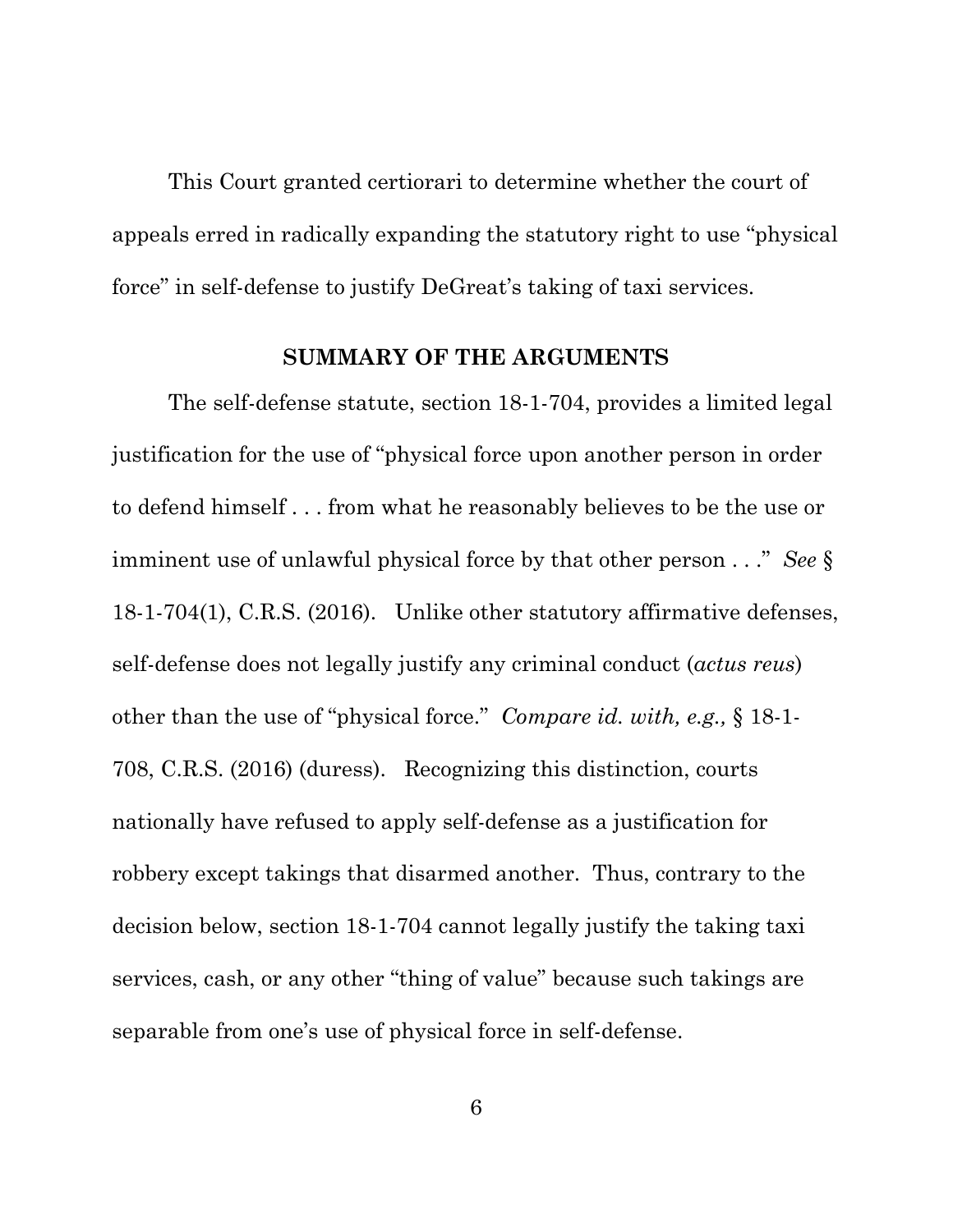And even if section 18-1-704(1) could theoretically extend to takings of goods or services other than weapons, the lack of such an instruction in this case would be harmless. Rather than suggesting his actions were justified, DeGreat denied "taking" the taxi services – i.e. committing a robbery – testifying instead that he could not pay as the driver fled after the two fought. Thus, rather than suggesting his taking was justified, DeGreat claimed he never engaged in the *actus reus* of robbery at all and the jury rejected this failure of proof defense.

### **ARGUMENTS**

## <span id="page-12-1"></span><span id="page-12-0"></span>**I. Section 18-1-704 did not justify DeGreat's knowingly taking of a "thing of value."**

The primary issue before this Court is whether the court of appeals erred by interpreting section 18-1-704 as providing a legal justification for DeGreat's robbery of taxi services.

Because the General Assembly specifically limited section 18-1- 704 to justify the use of "physical force," the court of appeals erred by expanding this affirmative defense to justify separate criminal acts including the taking of property or services in a robbery. As other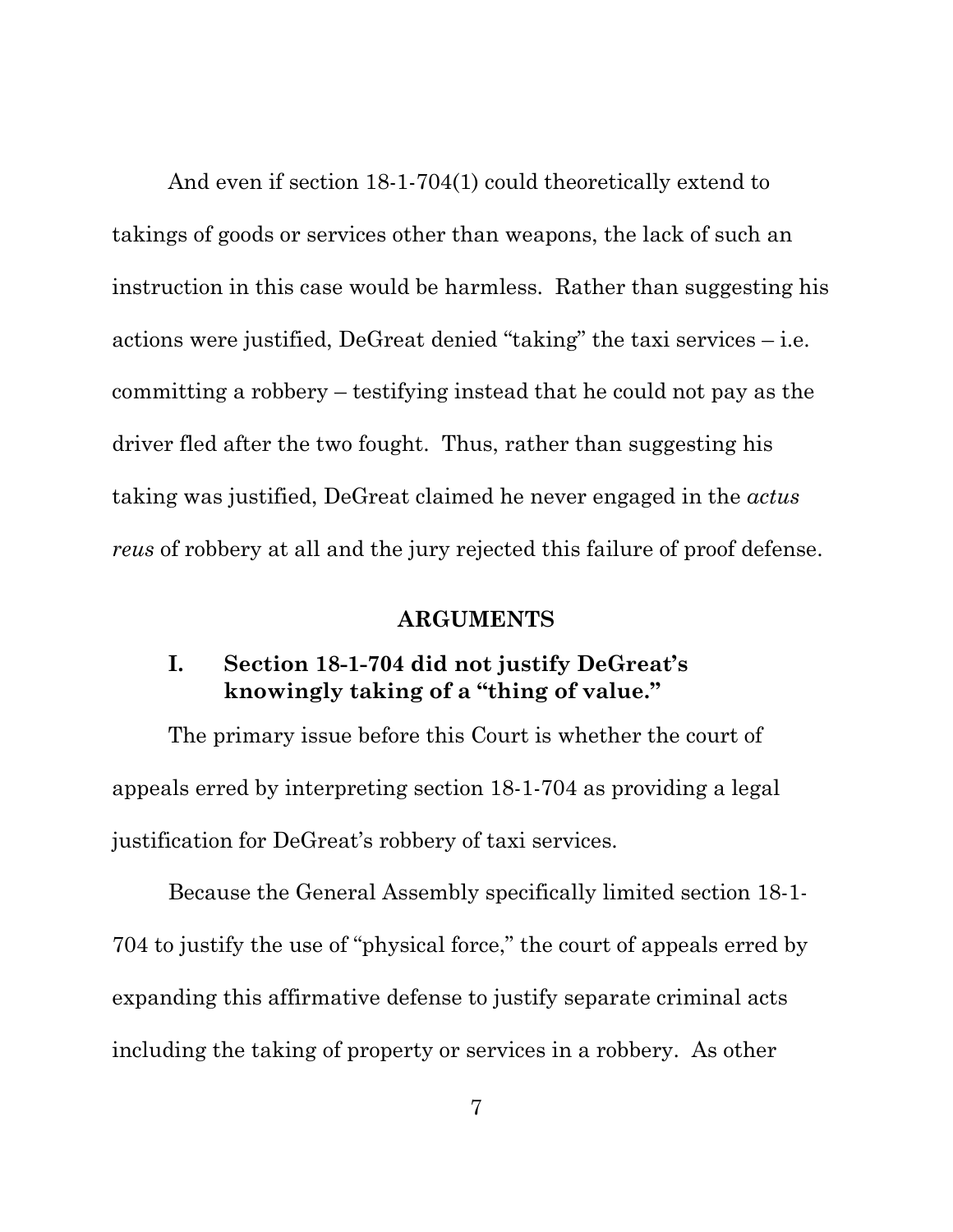courts have recognized, self-defense can only justify physical force used in self-defense – the singular act of using physical force to wrest a weapon from an attacker. *See, e.g., State v. Antwinte*, 607 P.2d 519, 528-29 (Kan. Ct. App. 1980) (recognizing both the general rule barring self-defense as a justification to robbery and that an exception may apply to the taking and retention of a gun until it is safe to return).

#### **A. Standards of review.**

<span id="page-13-0"></span>The court of appeals found DeGreat preserved this issue by requesting an aggravated robbery instruction that required the prosecution disprove self-defense. *See* 2015 COA 101, ¶10; (*see also* PR. Env. 3, tendered and rejected No. 1; *but cf.* R. 7/6/10 pp. 1326, 1333, 1336-39 (jury instruction conference where Defense counsel did not argue against the denial of this tendered instruction)). For the purposes of addressing the issue on certiorari, the People are not challenging this aspect of the *DeGreat* division's decision.

The question of whether section 18-1-704 could justify the crime of robbery is an issue of statutory interpretation that is reviewed *de novo*.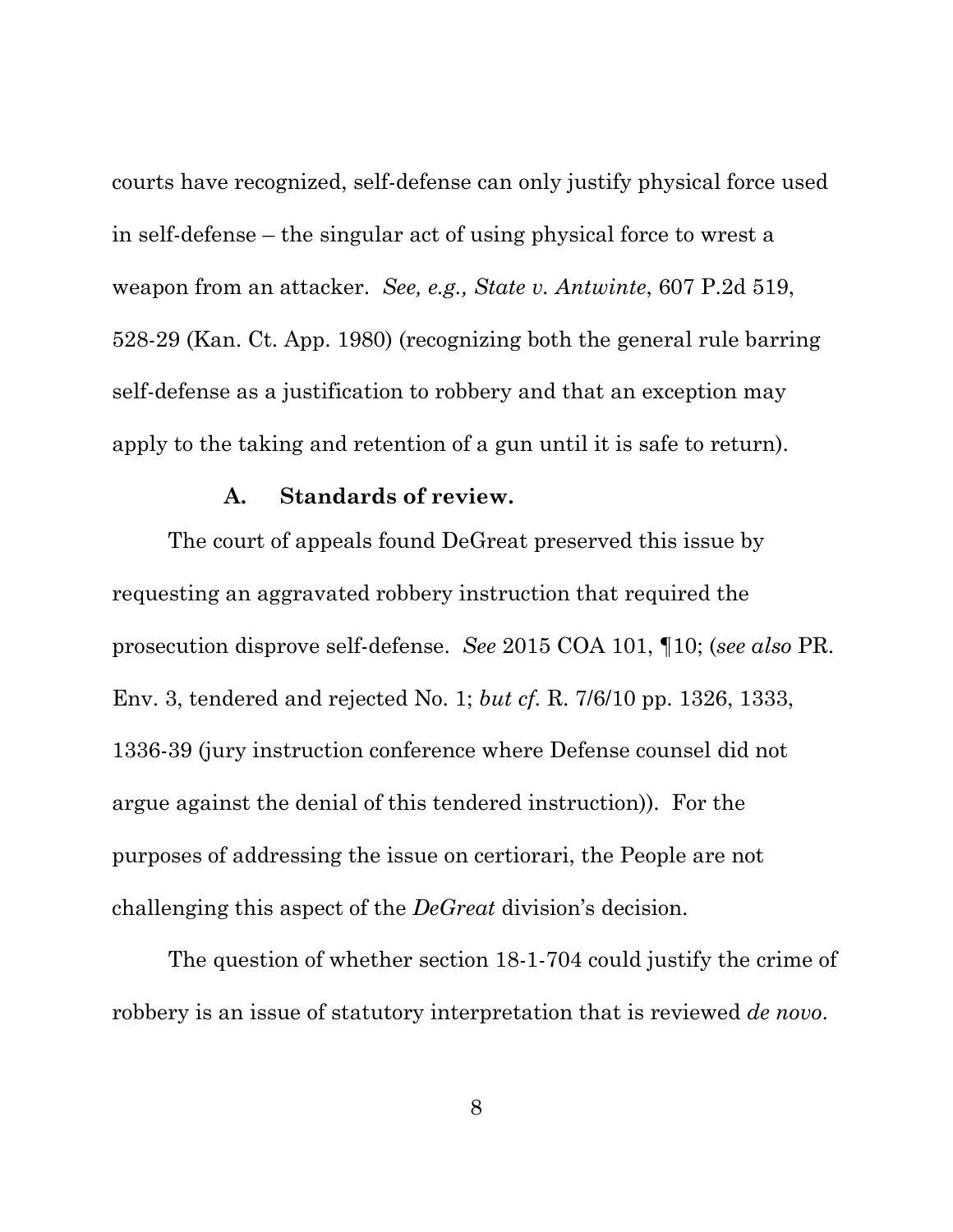"In [a reviewing court's] de novo review of a statute, [its] 'fundamental responsibility' is to determine and give effect to the General Assembly's purpose and intent in enacting it." *People v. Hernandez*, 250 P.3d 568, 570-71 (Colo. 2011) (quoting *Alvaredo v. People*, 132 P.3d 1205, 1207 (Colo. 2006)). Because the power to define criminal liability is vested in the General Assembly, courts look first to the plain meaning of the statutory language to determine the legislature's intent. *People v. Manzo*, 144 P.3d 551, 554 (Colo. 2006).

Words and phrases in a statute must be read in context and construed according to their common usage. *See* § 2-4-101, C.R.S. (2016). Where the statutory language is clear and unambiguous, courts apply the provision as written and do not apply rules of statutory construction. *See Specialty Restaurant Corp. v. Nelson*, 231 P.3d 393, 397 (Colo. 2010); *see also* § 2-4-203, C.R.S. (2016) (identifying tools of statutory construction that apply only to ambiguous statutes).

Because the plain language of section 18-1-704 and other jurisdictions' decisions in similar cases demonstrate self-defense does not justify the taking of anything except to physically disarm an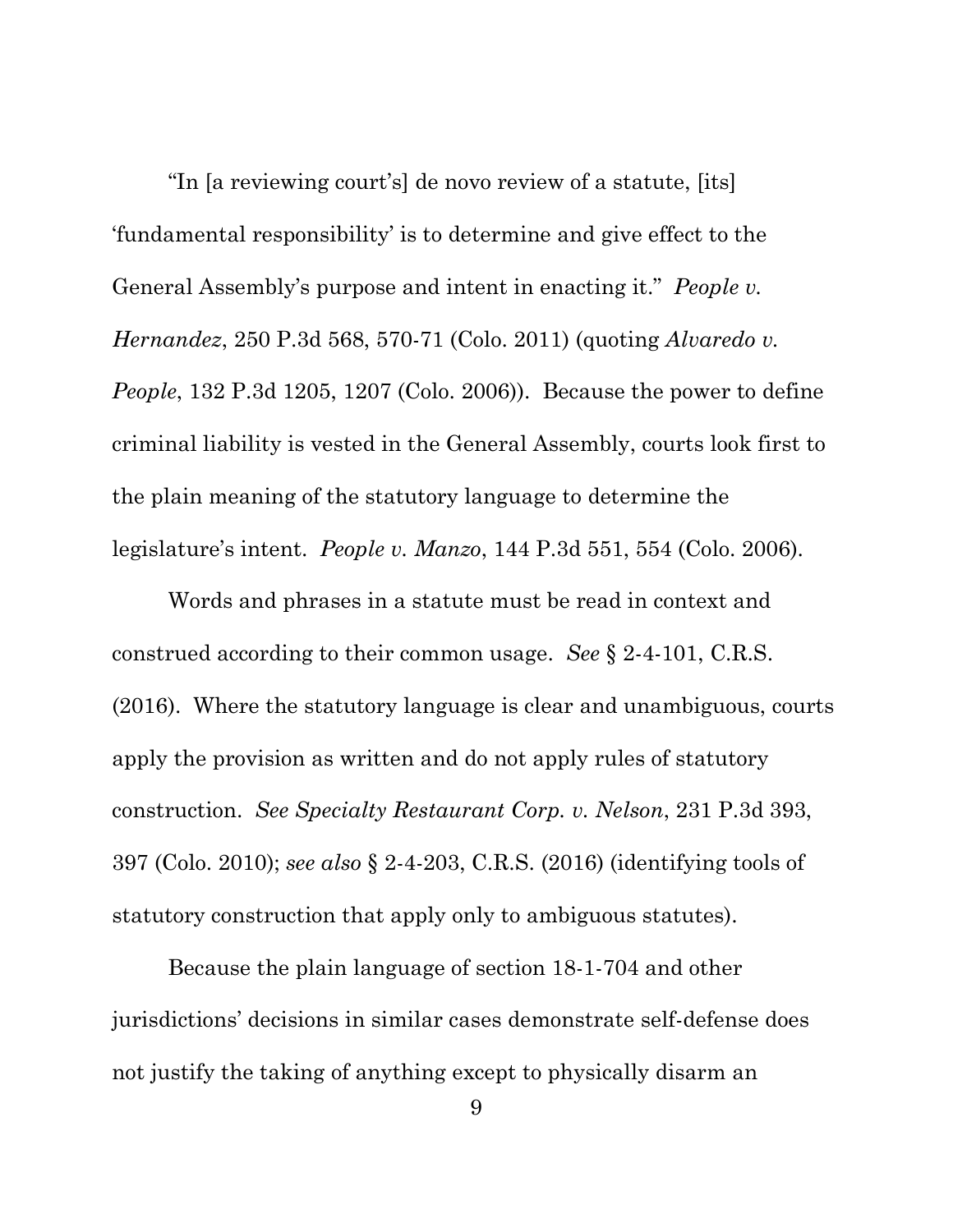<span id="page-15-0"></span>attacker, the court of appeals erred in expanding self-defense to potentially justify DeGreat's act of robbery.

> **B. Self-defense is limited to justifying one's use of "physical force, " and therefore cannot justify the separate criminal act of taking a "thing of value" other than a weapon.**

The court of appeals' decision below is based primarily on the broad premise that "[t]he affirmative defense of *self-defense extends to any crime* except those requiring a mental state of recklessness, extreme indifference, or negligence." *See DeGreat*, 2015 COA 101, ¶11 (citing §§ 18-1-704(1)-704(4); *Pickering*, 276 at 556) (emphasis added)); *see also id.* ¶¶13, 16 (claiming *Pickering* demonstrates a "modern" view of self-defense as a justification for any general intent crime).

But this central premise of *DeGreat* is incorrect because there are innumerable general intent crimes that could never be justified by selfdefense. As a single example, forcible rape, like robbery, is a crime where the *actus reus* requires both the use of force and additional criminal acts – sexual penetration without consent. *See* § 18-3-402(4), C.R.S. (2016). Contrary to the *DeGreat* division's broad pronouncement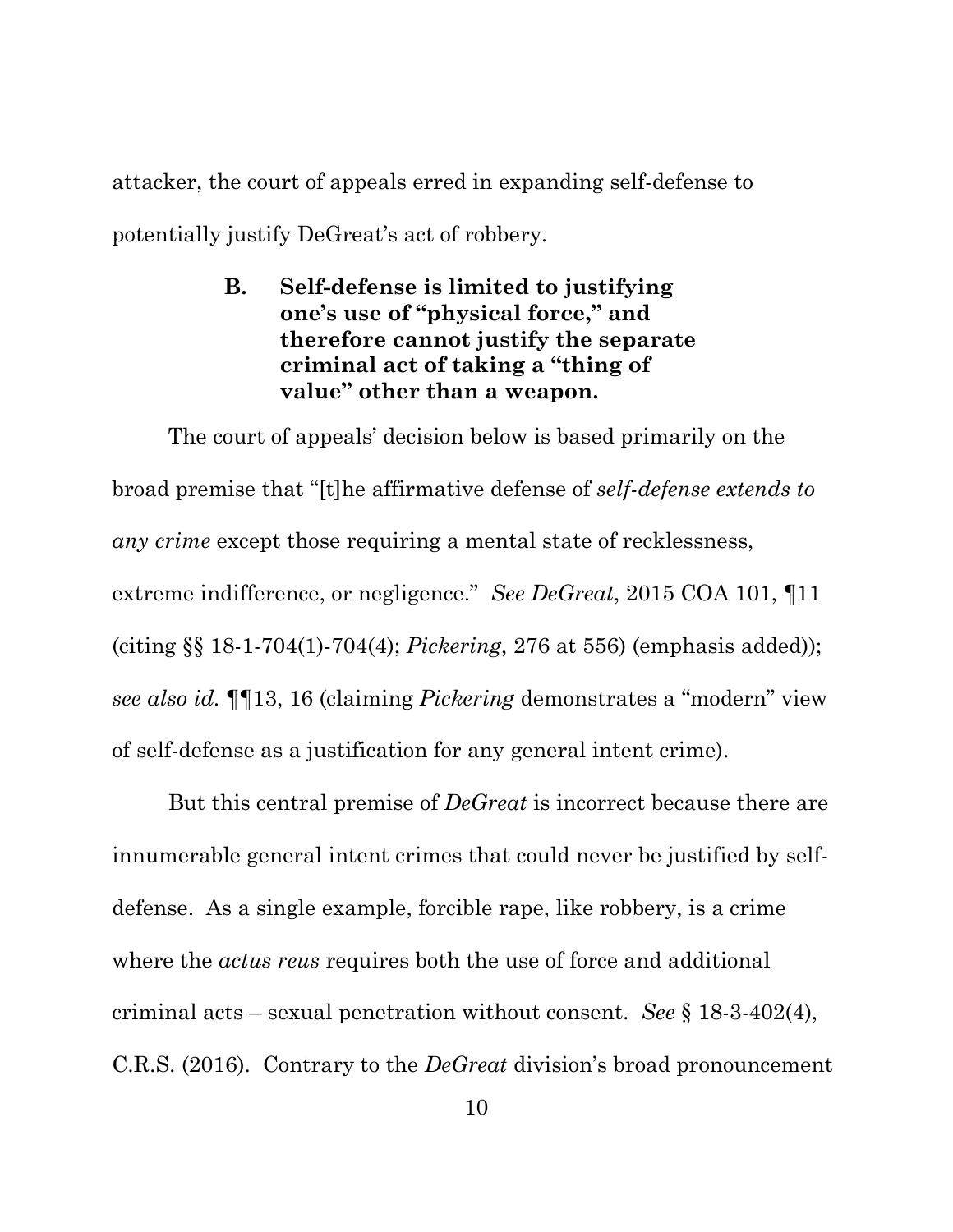that self-defense applies to any general intent crime it cannot, under any circumstances, justify the act of sexually penetrating a victim in a sexual assault.

This flaw in the central premise of the court of appeals' decision emanates from that court's fundamental misapprehension of both the limits of section 18-1-704(1) and this Court's decision in *Pickering*.

Section 18-1-704, entitled "Use of physical force in defense of a person" creates an affirmative defense that provides in relevant part:

(1) . . . a person *is justified in using physical force* upon another person in order to defend himself or a third person from what he reasonably believes to be the use or imminent use of unlawful physical force by that other person . . .

§ 18-1-704(1), C.R.S. (2016) (emphasis added); *accord* § 18-1-704(1), C.R.S. (1973) (using identical language).

This language is substantially more limited in the type of acts it justifies when compared to parallel affirmative defenses like choice of evils, duress, or entrapment:

(1) . . . *conduct which would otherwise constitute an offense is justifiable and not criminal* when it is necessary as an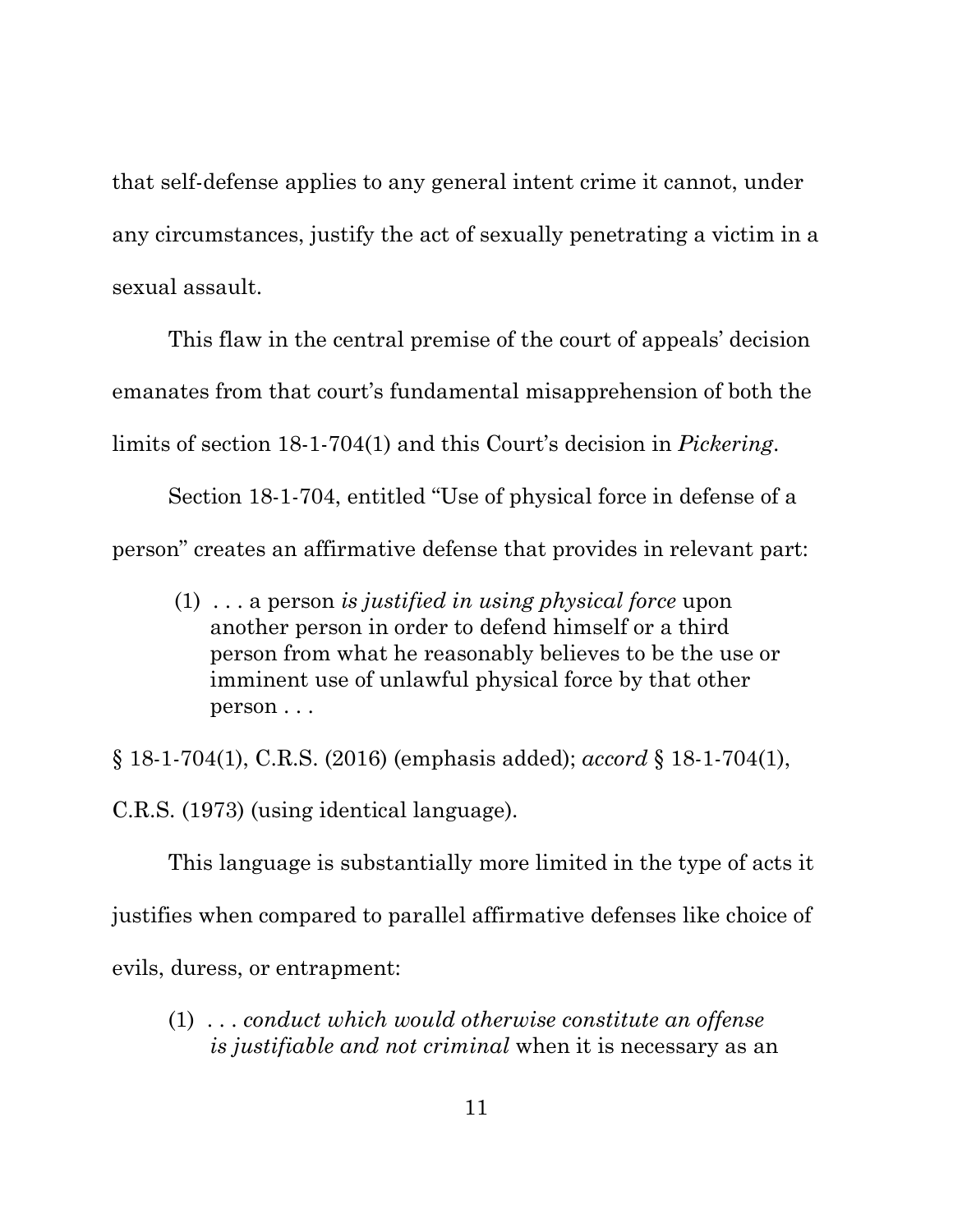emergency measure to avoid an imminent public or private injury . . .

§ 18-1-702(1) , C.R.S. (2016) (choice of evils) (emphasis added).

*A person may not be convicted of an offense, other than a class 1 felony, based upon conduct* in which he engaged at the direction of another person because of the use or threatened use of unlawful force upon him . . .

§ 18-1-708, C.R.S. (2016) (duress) (emphasis added).

*The commission of acts which would otherwise constitute an offense is not criminal* if the defendant engaged in the proscribed conduct because he was induced to do so by a law enforcement official . . .

§ 18-1-709, C.R.S. (2016) (entrapment) (emphasis added).

Thus, while the plain language of choice of evils, duress and entrapment each provide a complete statutory justification for any type of criminal act (even forcible rape), self-defense is expressly limited to justifying only an offender's use of physical force.

This distinction is of central importance here because robbery is not a pure "force" crime, but instead requires two distinct criminal acts: (1) the taking of a thing of value; and (2) the use of force, threats, or intimidation. § 18-4-301(1), C.R.S. (2016) (one commits robbery if he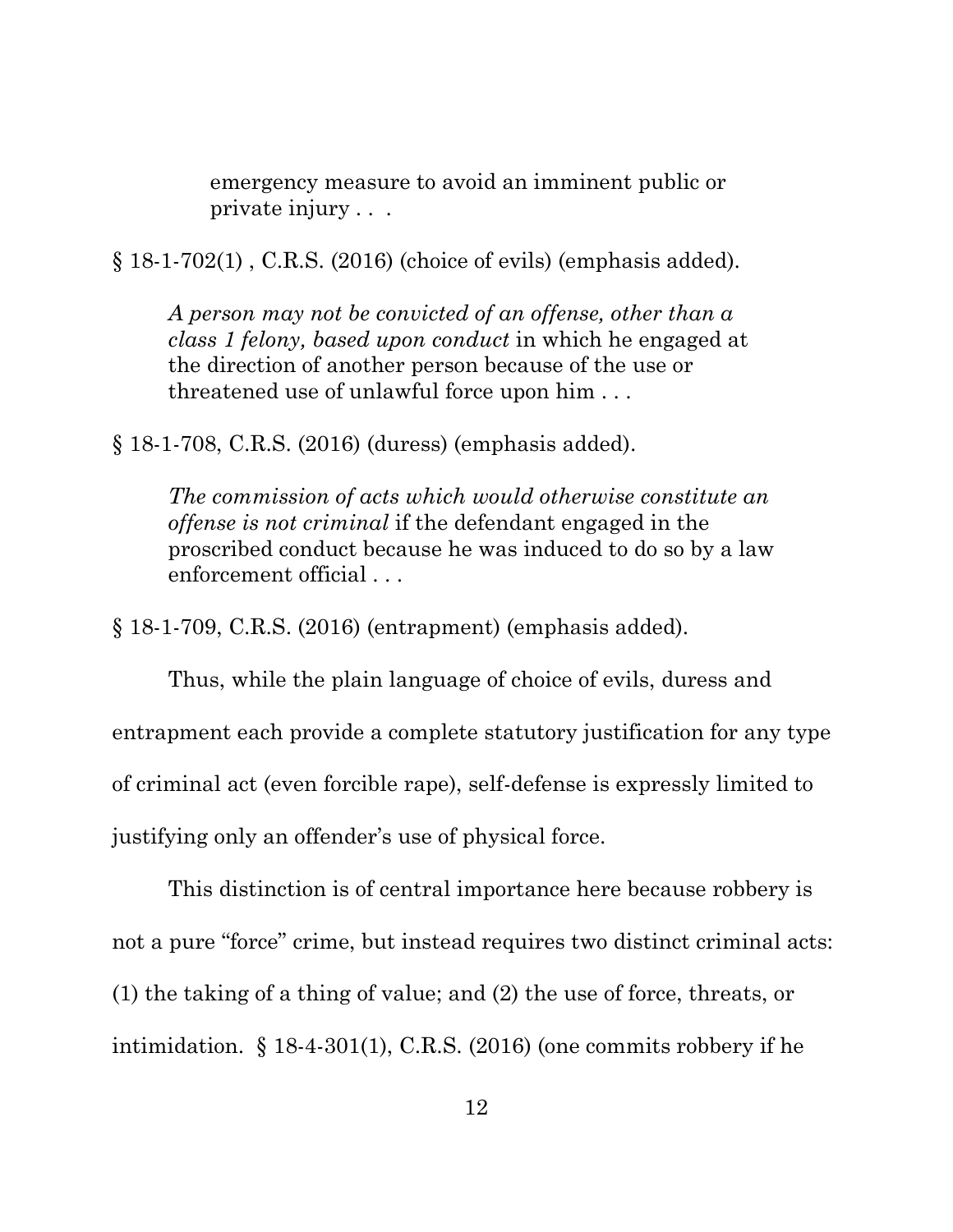"takes anything of value from the person or presence of another by the use of force, threats, or intimidation"); *accord* § 18-4-301(1), C.R.S. (1973) (using identical language).

*Beebe* recognized this distinction and the limited nature of selfdefense when it concluded that this defense could not justify the crime of robbery because its *actus reus* required more than simply some form of the use of force. *See Beebe*, 557 P.2d 840, 841 (because "*both* putting in fear and the taking of the property constitute the gist of the offense of robbery . . . the lawfulness of the force used to accomplish the taking is immaterial . . . [and t]herefore, self-defense is not an affirmative defense to the crime of aggravated robbery") (emphasis in original); *accord, e.g., People v. Badena*, 2007 Cal.App. Unpub. LEXIS 1105, 2007 WL 466082 (4th Dist. 2007) ("the act of taking money or property by force or fear is incompatible with self-defense . . ."); *see also, e.g., People v. Costa*, 32 Cal.Rptr. 374, 377 (Cal. App. 1963) ("Self-defense is not, of course, a recognized defense to a charge of robbery"); *Thompson v. State*, 119 So.3d 1007, 1009 (Miss. 2013) ("A self-defense instruction is not applicable to a charge of robbery"); *Dillard v. State*, 931 S.W.2d 689, 697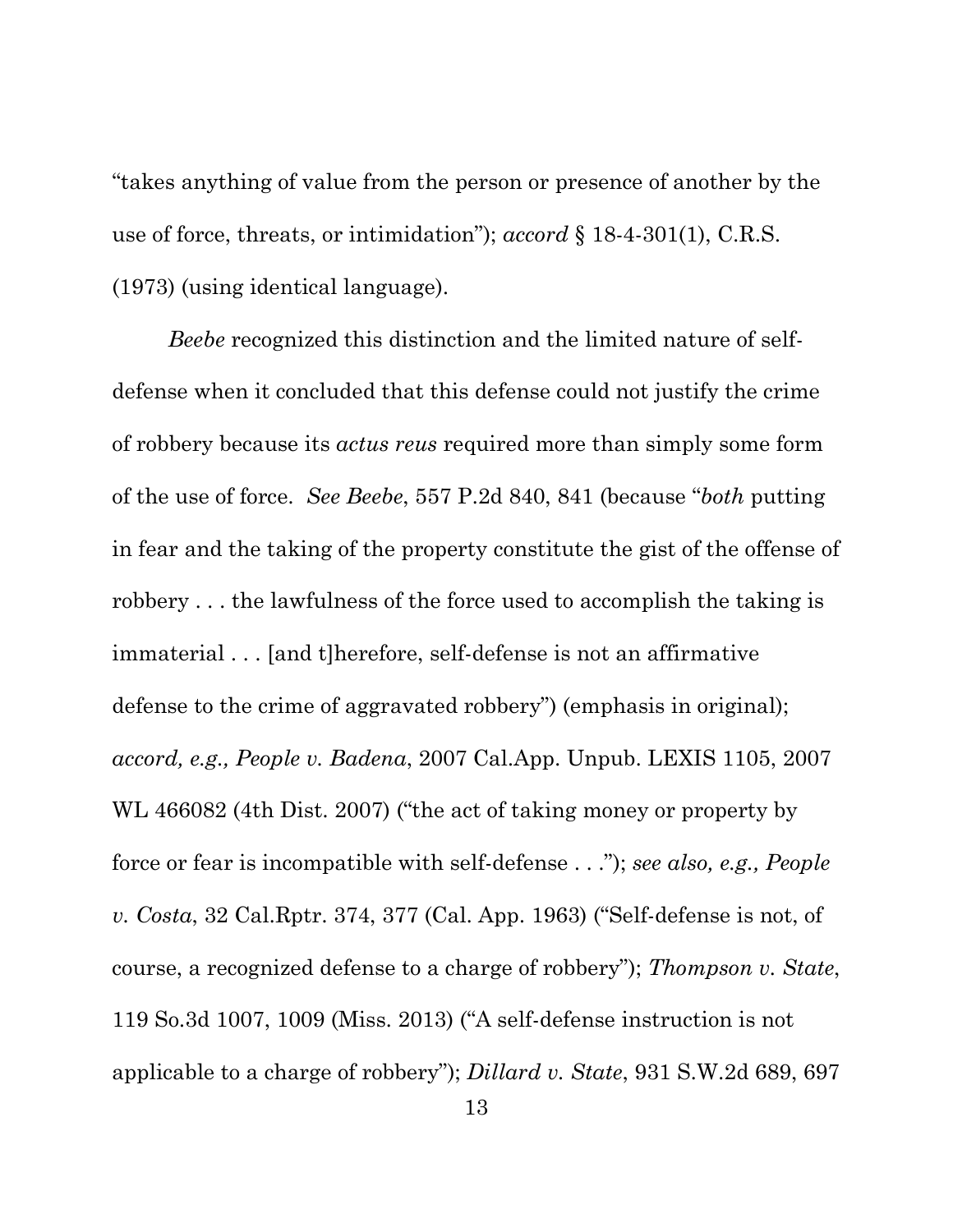(Tex. App. 1996) ("Generally, a person committing the offense of robbery has no right of self-defense against his intended victim"); *State v. Lewis*, 233 P.3d 891, 895-96 (Wash. App. 2010) (distinguishing robbery from assault when refusing to apply self-defense to a robbery).

In reaching the contrary conclusion, the *DeGreat* division rejected *Beebe* because: (1) *Beebe* did not expressly analyze the language of section 18-1-704; and (2) its conclusion was incompatible with *Pickering*, which the court of appeals construed as applying self-defense to any general intent crime. 2015 COA 101, ¶16. But neither the language of section 18-1-704 nor *Pickering* support the *DeGreat*  division's expansive view of statutory self-defense as a justification for the robbery of cash or services.

First, as already discussed, the plain text of section 18-1-704 only justifies an offender's use of "physical force." Thus where, as here, the use of force is a separable act that does not fully encompass the crime, section 18-1-704(1) cannot justify the offense.

Second, *Pickering* never held that self-defense applies to any and all general intent crimes because that case and its discussion were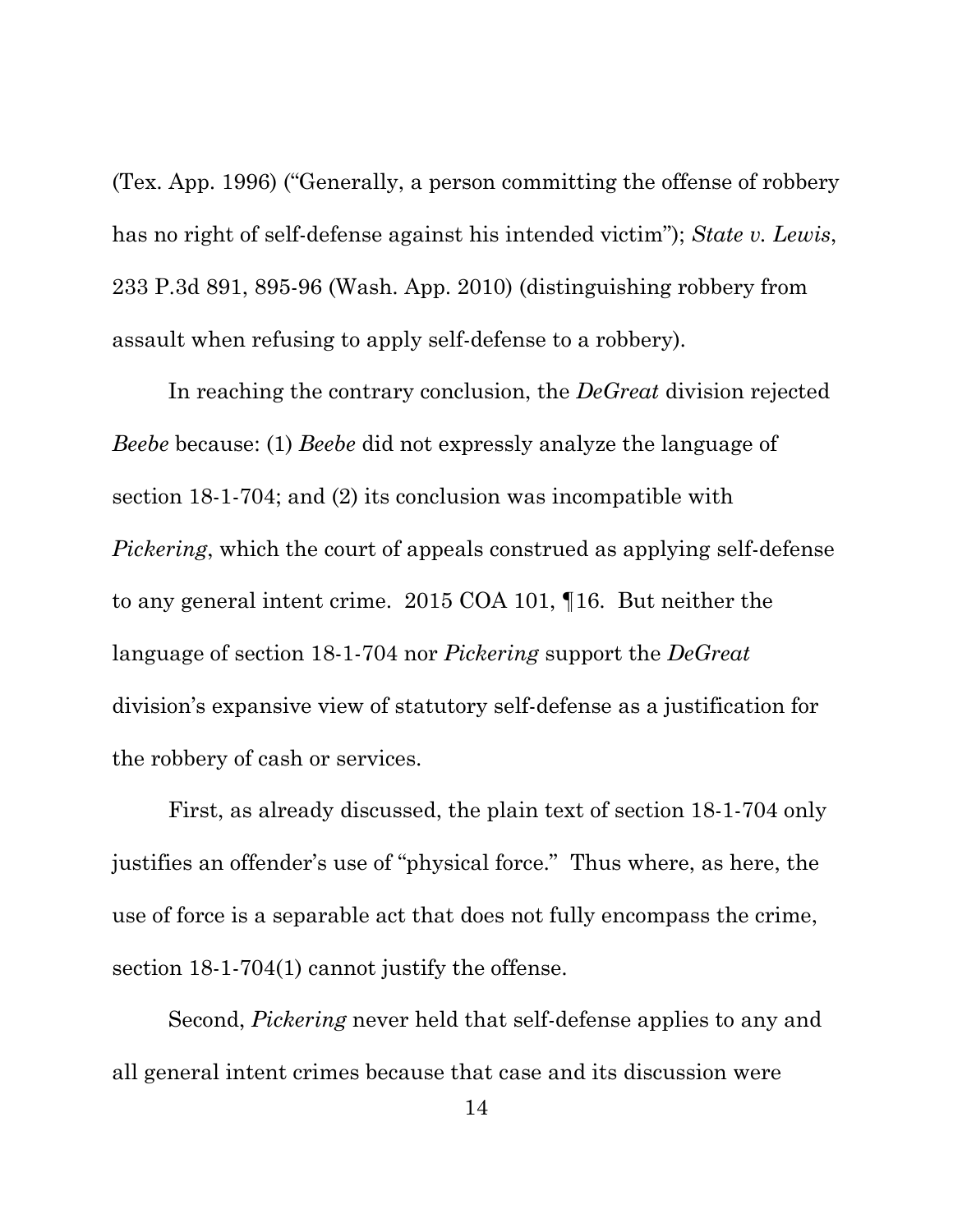expressly limited to pure force crimes – *i.e.* offenses where the criminal act at issue is coextensive with the offender's use of force. *See Pickering*, 276 P.3d at 555-56. Pickering was charged with second degree murder (a force crime) and was convicted of reckless manslaughter (a lesser-included force crime). *See id.* at 554-55. Discussing how the self-defense statute applied to these offenses, this Court explained "[w]ith respect to crimes requiring intent, knowledge or willfulness, *such as second degree murder*, self-defense is an affirmative defense" whereas "[w]ith respect to crimes requiring recklessness, criminal negligence, or extreme indifference, *such as reckless manslaughter*, self-defense is not an affirmative defense, but rather an element-negating transverse." *See id.* at 555-56 (emphasis added). While *Pickering* found self-defense was an affirmative defense to "general intent" force crimes (like second degree murder), that Court never considered, let alone held, that section 18-1-704 would justify criminal acts beyond the mere use of physical force.

In arguing for its expansive view of *Pickering*, the *DeGreat* division also relied upon cases that applied self-defense to offenses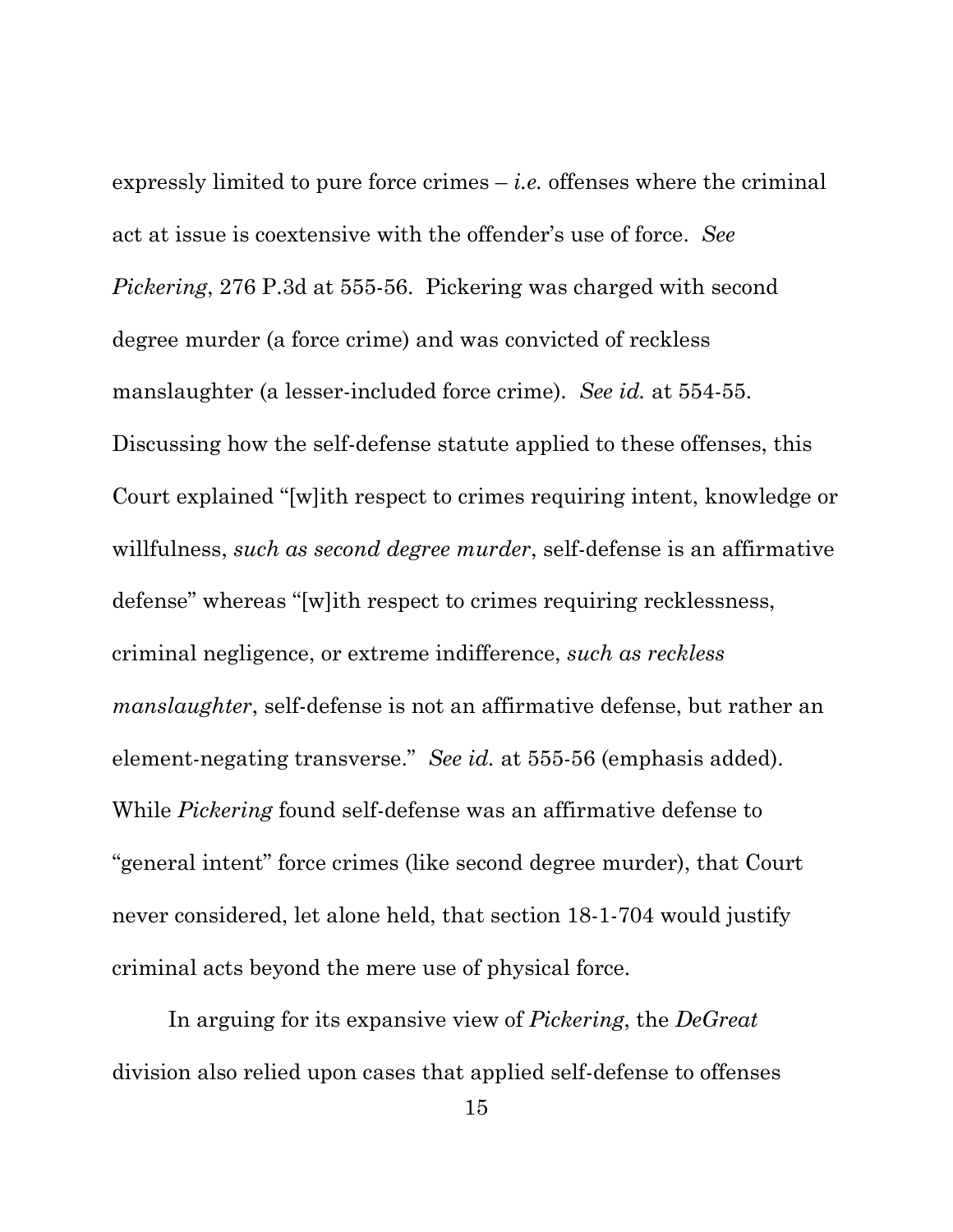"irrespective of the type of crime." *See* 2015 COA 101, ¶¶13-14. More specifically, *DeGreat* argued the application of self-defense to robbery of taxi services was no different from the *Taylor* division's conclusion that the jury should have been allowed to consider this defense to the crime of illegal discharge of a weapon. *See id.* ¶¶14-15 (*citing Taylor*, 230 P.3d at 1229-31; *citing also, e.g., People v. Mullins*, 209 P.3d 1147, 1151 (Colo. App. 2008) (finding self-defense could apply to inciting or engaging in a riot); *People v. Fuller*, 781 P.2d 647, 650-51 (Colo. 1989) (finding self-defense could apply to resisting arrest)).

Critically, however, every one of these cases involved singular acts of criminal conduct accomplished entirely by the use or advocated use of force. For example, in *Taylor*, the defendant allegedly entered an apartment holding a gun, wrestled with another for control of the gun, and injured a different person when the gun fired. *See* 230 P.3d at 1229. The jury convicted Taylor of illegal discharge of a firearm, which prohibits the knowing discharge of a firearm into a dwelling or occupied structure. *See id.* at 1230. The *Taylor* division reversed because it found this act of using physical force (firing a weapon) could be justified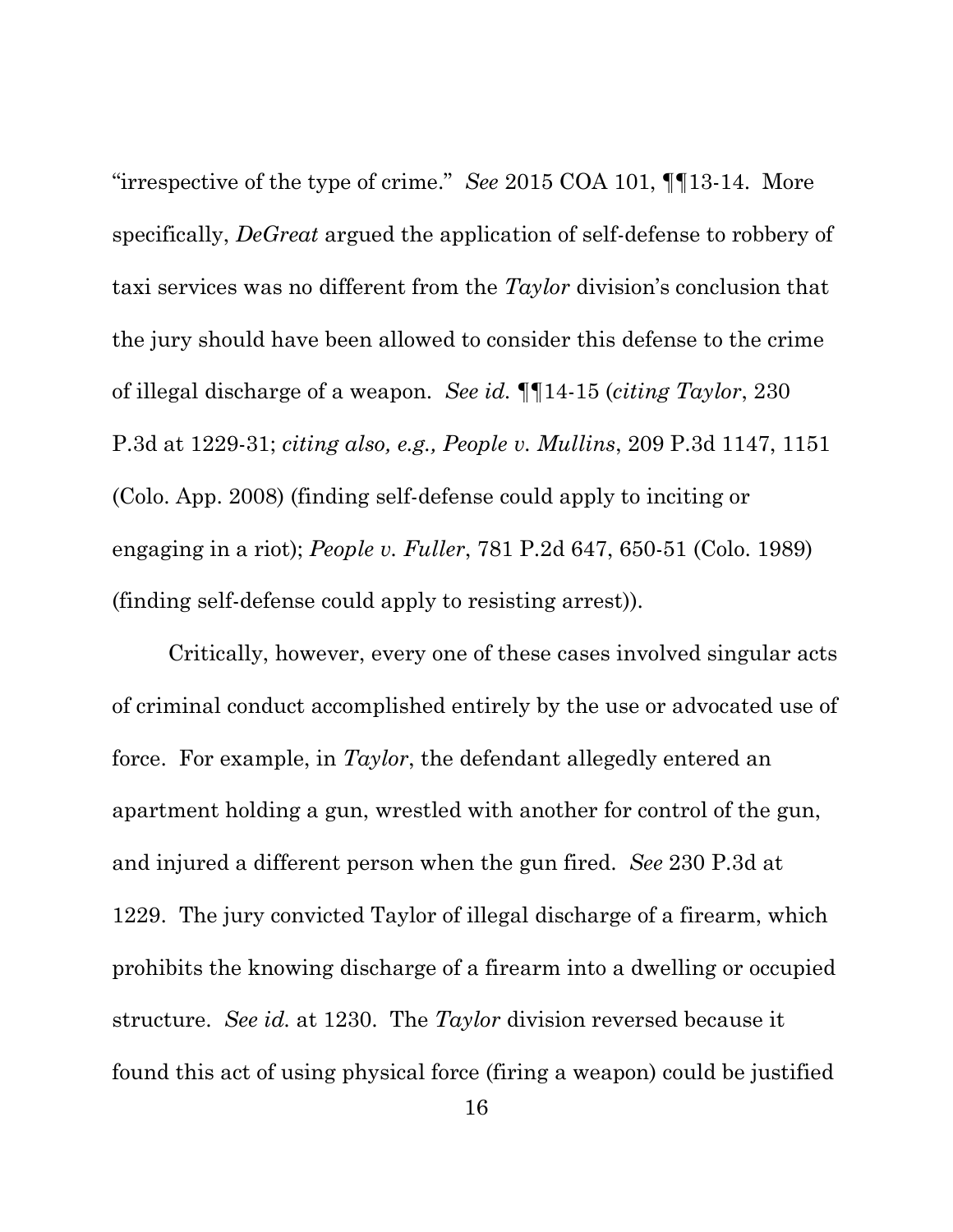by self-defense, particularly given the incongruity of instructing juries on self-defense for shooting an attacker (assault) while prohibiting it where one fires a warning shot (discharge of a firearm). *See id.* at 1230- 31. Thus, while applying section 18-1-704(1) to a new statute, *Taylor* stands for the unremarkable proposition that an offender's use of physical force – by firing a weapon – can be justified by his need to act in self-defense.

Similarly, in *Mullins*, a division of the court of appeals held that section 18-1-704(1) could justify an offender's use of physical force through a less obvious medium – other people. *See* 209 P.3d at 1150. There, the defendant and others went to a park to confront a family that included people who had beaten Mullins earlier. *See id.* at 1148. Mullins was allegedly surrounded when he threw the first punch, leading to a melee between the groups. *See id.* at 1148-49. The jury convicted Mullins of inciting and engaging in a riot, which is defined as "a public disturbance . . . which by tumultuous and violent conduct creates a grave danger of damage or injury to property or persons." *See id.* at 1149-50. The *Mullins* division reversed because, though self-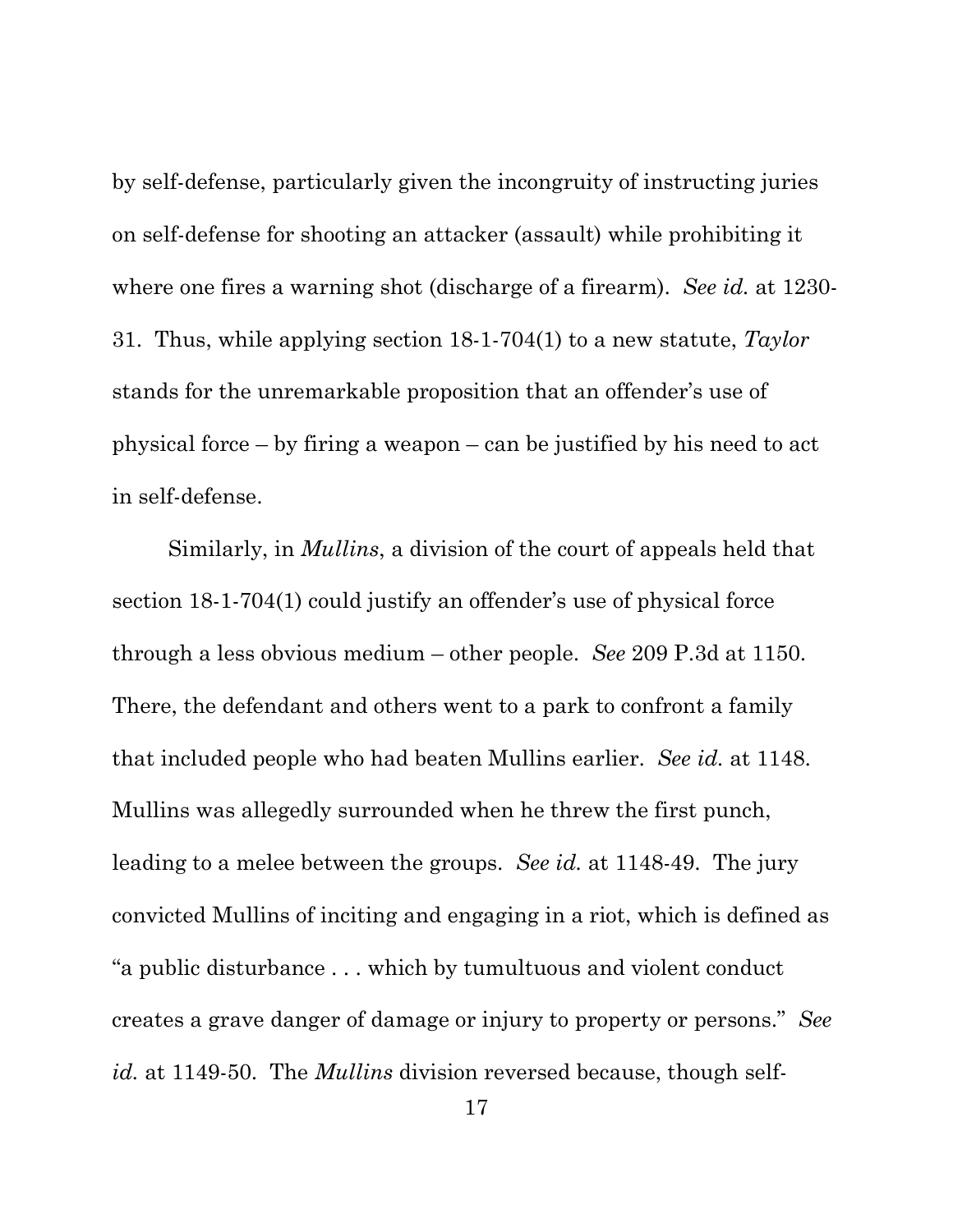defense would not negate the *mens rea* of these crimes, the urging and participating in a riot (*i.e.* violent conduct/use of force) could be justified by self-defense as these acts preceded directly from an apparent need to defend oneself. *See id.* at 1150-51. Thus, like *Taylor*, the division in *Mullins* merely found that self-defense could justify a unitary criminal act involving the use/advocated use of physical force.

*Fuller*, the only cited decision issued by this Court, is even less helpful because it addressed an obvious use of physical force crime. *See*  781 P.2d at 649-51. There, a defendant involved in a standoff with police officers resisted arrest and swatted at the officer's weapons. The jury convicted Fuller of resisting arrest and attempting to disarm a peace officer, offenses that prohibit (1) using or threatening the use of physical force to prevent to an arrest, and (2) attempting to remove an officer's weapon. *See id.* at 649 (citing §§ 18-8-103, 18-8-116, C.R.S. (1986)). This Court held that self-defense could legally justify an offender's use of force in resisting arrest/attempting to disarm when the evidence shows "that officers displayed weapons and were commanded to discharge them in the course of effecting an arrest and that such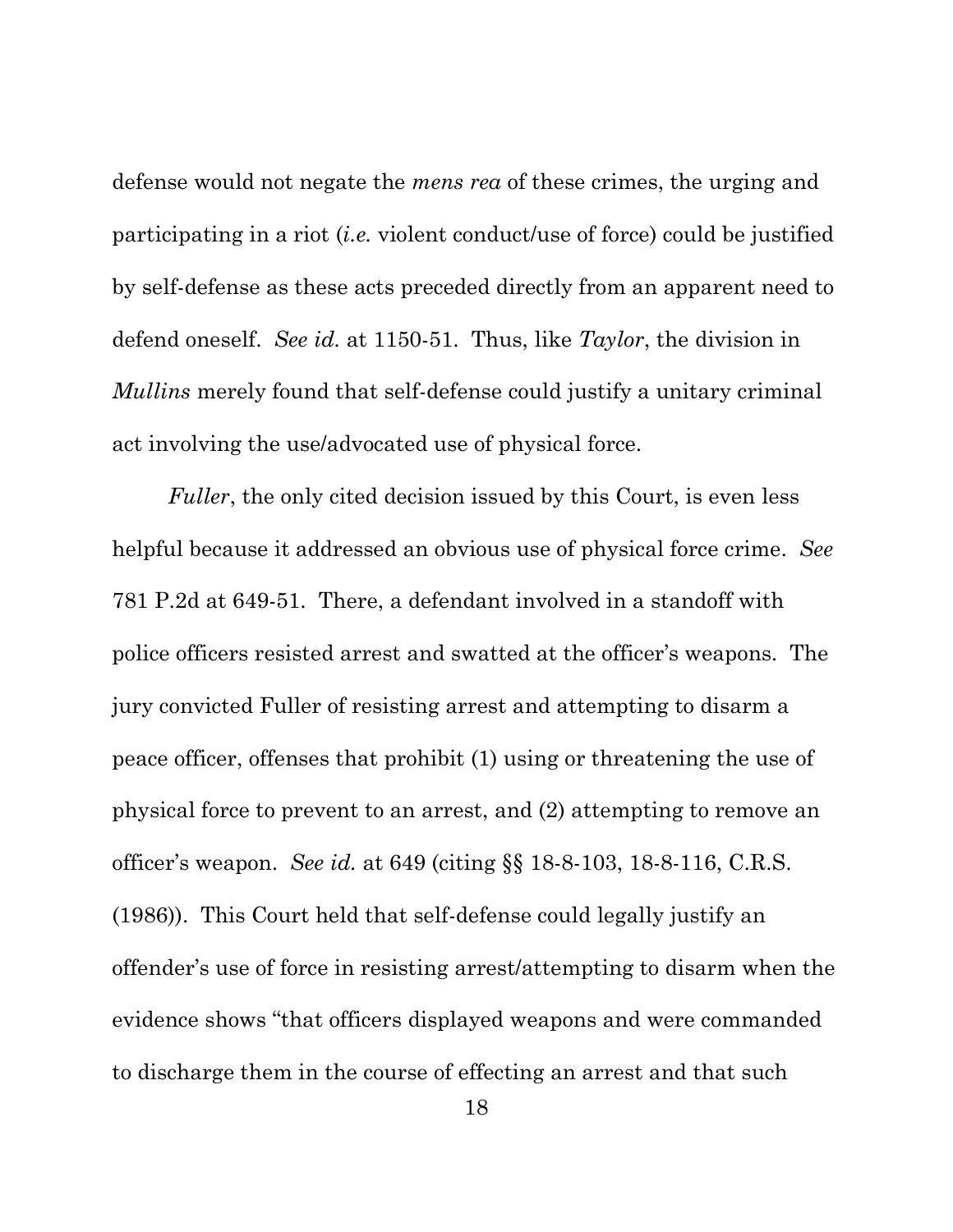conduct was unreasonable or excessive under the circumstances." *See id.* at 650-51. Thus, *Fuller* adds nothing to the current analysis as it merely applied self-defense to crimes that fall directly within its statutory terms – an offender's use of physical force.

Thus, even reading these cases in the broadest possible way, *Taylor*, *Mullins*, and *Fuller* merely applied statutory self-defense where an act of using physical force was the direct response to a defendant's fear for his own safety. Far from suggesting self-defense could generally apply to robberies of cash, goods, or services, *Taylor et al.*  coincide, at least in principle, with the only situations where selfdefense has been applied to robbery charges – the physical taking of a weapon (the "disarmament cases").

To date, the only scenario where courts have found acts robbery justified by self-defense principles is where the taking disarms another of a weapon. *See, e.g., State v. Campbell*, 214 N.W.2d 195, 197 (Iowa 1974); *Antwinte*, 607 P.2d at 528-29; *State v. Smith*, 150 S.E.2d 194, 198 (N.C. 1966) (". . . if one disarms another in self-defense with no intent to steal his weapon, he is not guilty of robbery"). While consistent with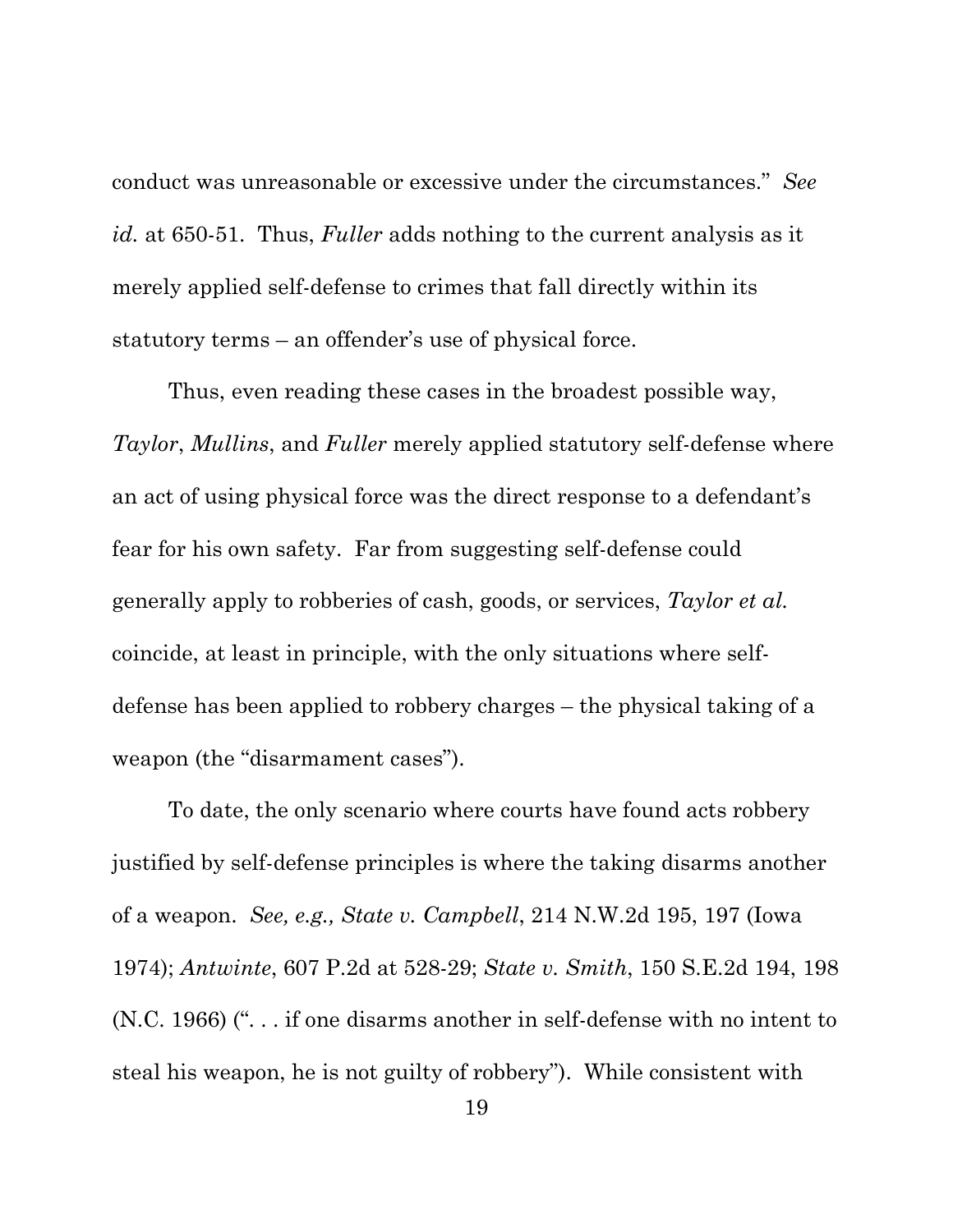the "natural right" concept that a one can disarm an attacker in self-defense,<sup>[4](#page-25-0)</sup> the reasoning in these cases consistently focuses on the offender's lack of intent to steal (*animus furandi*) because common law robbery is an aggravated form of larceny. *See, e.g., Smith*, 150 S.E.2d at 198 ("In robbery, as in larceny, the taking of the property must be with the felonious intent permanently to deprive the owner of his property. Thus, if one disarms another in self-defense with no intent to steal his weapon, he is not guilty of robbery") (internal citations omitted); *Jones v. Commonwealth*, 1 S.E.2d 300, 301-02 (Vir. 1939) (reversing robbery conviction for the taking of a firearm from a police officer involved in a struggle because an "act done with sole intent to prevent injury to another" is lacking of intent to permanently deprive); *see also Rex v. Holloway*, 5 C. & P. 524, 172 Eng. Rep. 1082 (1833) (holding a poacher

 $\overline{a}$ 

<span id="page-25-0"></span><sup>4</sup> *See* Darrel A.H. Miller, *Guns, Inc.: Citizens United, McDonald, and the Future of Corporate Constitutional Rights*, 86 N.Y.U. L. Rev. 887, 943 (2011) ("The right to self-defense includes a right to disarm another"); Michael Green, *Why Private Arms Possession? Nine Theories of the Second Amendment*, 84 Notre Dame L. Rev. 131, 158 (2008) (applying Lockean concepts of natural rights and autonomy in finding a right to disarm another in self-defense).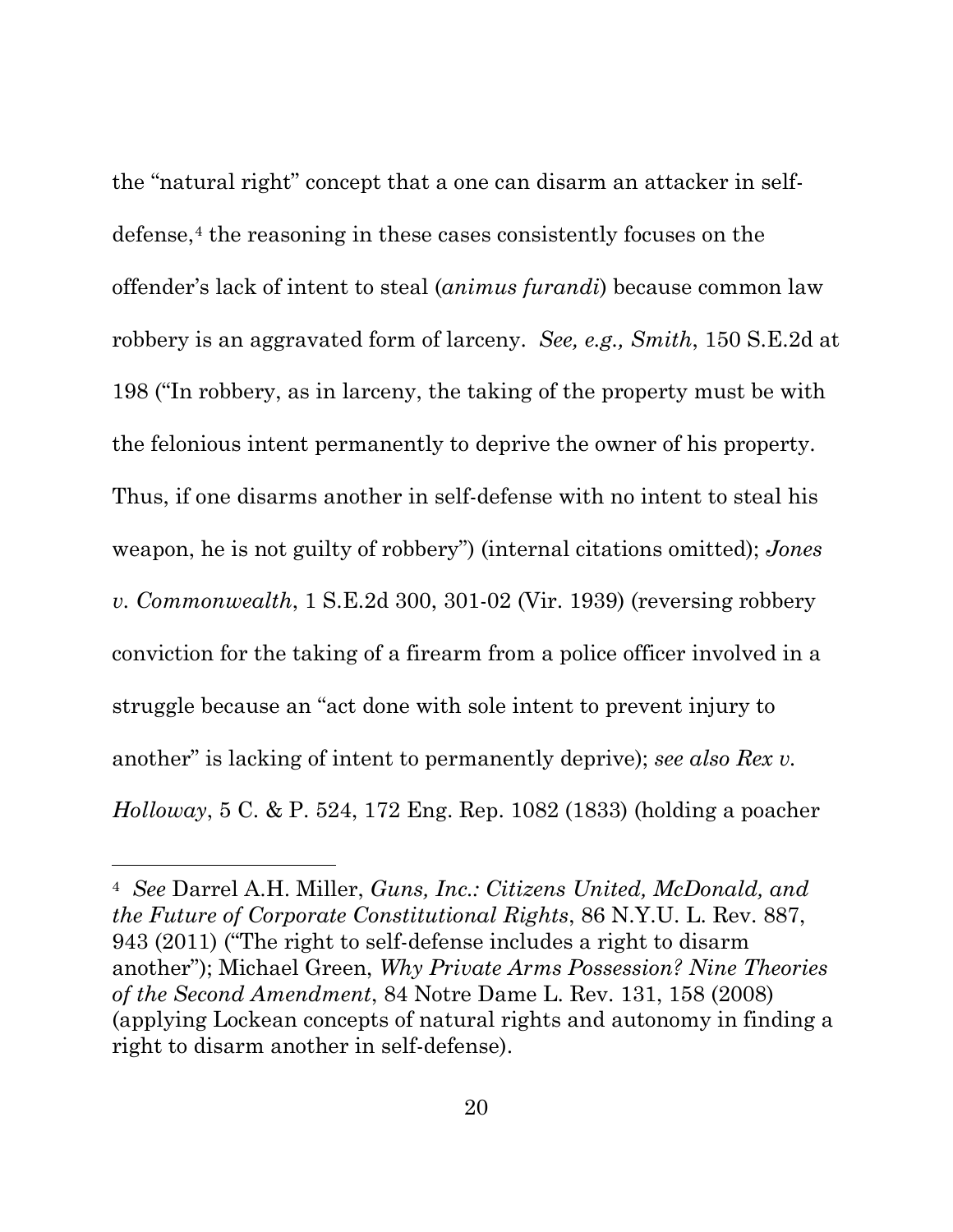who took a gun from a gamekeeper may have done so out of a belief it would be used against him, and if so, this taking would not be a felony for lack of intent to steal).

Given this reasoning, the disarmament cases do not squarely apply to robbery charges in Colorado – including those involving the taking of a weapon – because "larceny" and intent to permanently deprive are not elements of robbery in this jurisdiction. *See People v. Moseley*, 566 P.2d 331, 335 (Colo. 1977). As this Court recognized forty years ago, "robbery under section 18-4-301 requires no specific intent to permanently deprive the owner of the use or benefit of his property. As a result . . . [t]o the extent that prior case decisions may be inconsistent with this holding, they are expressly overruled".

But though the disarmament cases are facially inapplicable to Colorado's robbery statute, they nevertheless provide useful guidance in understanding the limits of self-defense as a justification for crimes that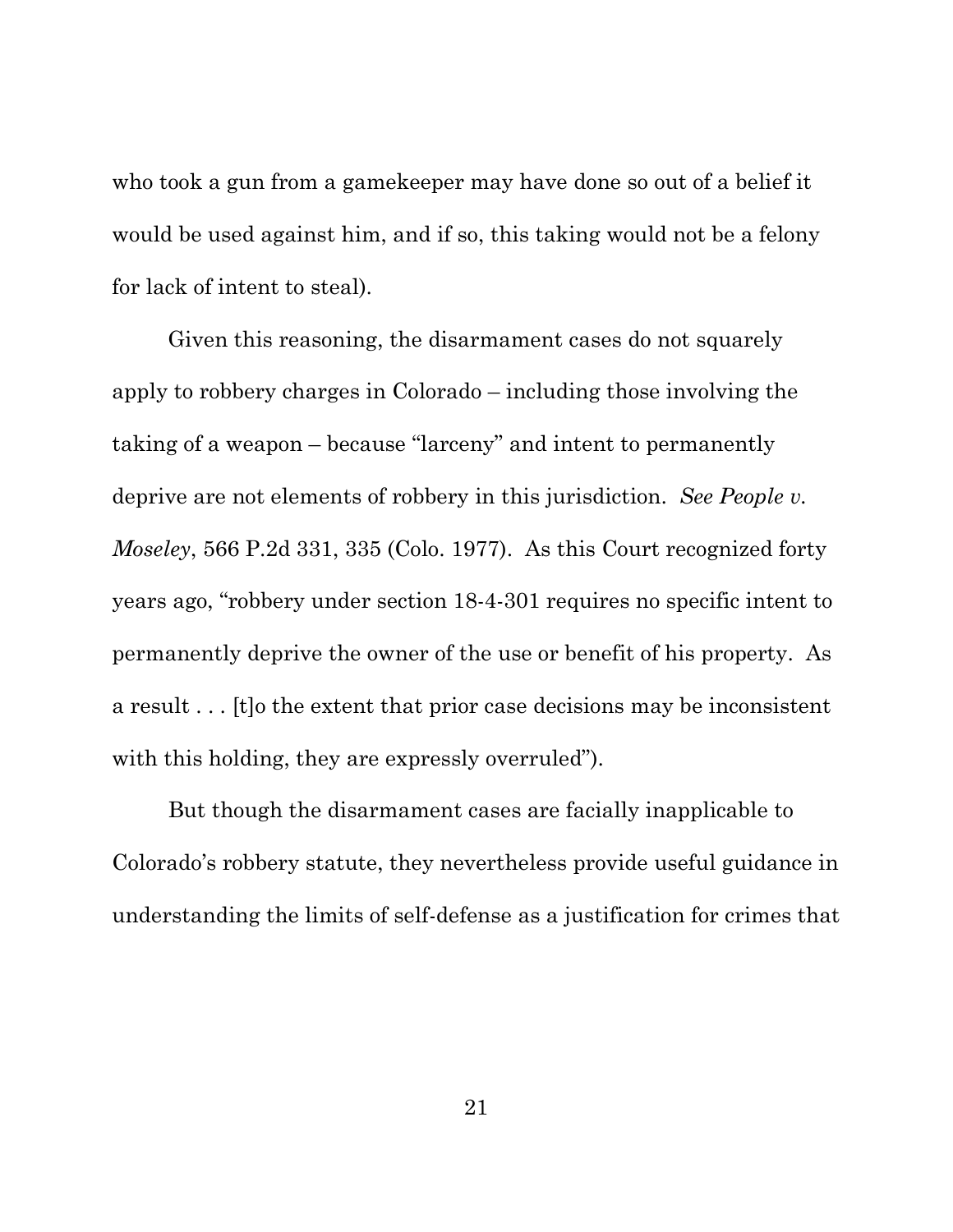require more than the use of force – where the taking of the weapon is coextensive to the use of physical force "to prevent injury to another.["5](#page-27-0)

This conception of self-defense is reflected in a pair of decisions that rejected attempts to extend the disarmament justification to robberies of items other than weapons. *See Booker v. State*, 278 S.E.2d 745 (Ga. App. 1981); *People v. Graves*, 479 N.E.2d 10 (Ill. App. 1985).

In *Booker*, the defendants were convicted of robbery for taking marijuana, a gun, and cash from a dealer. *See* 278 S.E.2d at 746-47. The defendants allegedly went to the house because the victim had sold them adulterated marijuana they wanted replaced. *See id.* at 746. When she refused and threatened them, one of the defendants grabbed her while the other took the pistol, cash, and bag of marijuana the victim had on a nearby counter. *See id.* The defendants admitted taking the items, but claimed their actions were justified by self-

 $\overline{a}$ 

<span id="page-27-0"></span><sup>5</sup> Limiting self-defense to singular/inseparable acts of using physical force to grapple a weapon from an attacker was also discussed in one of the seminal disarmament cases, *Campbell*, 214 N.W.2d at 197-98. After recognizing self-defense justified the physical taking of the weapon, the court found it could not extend to the defendant's subsequent acts of assault on his formerly-armed adversary. *See id.*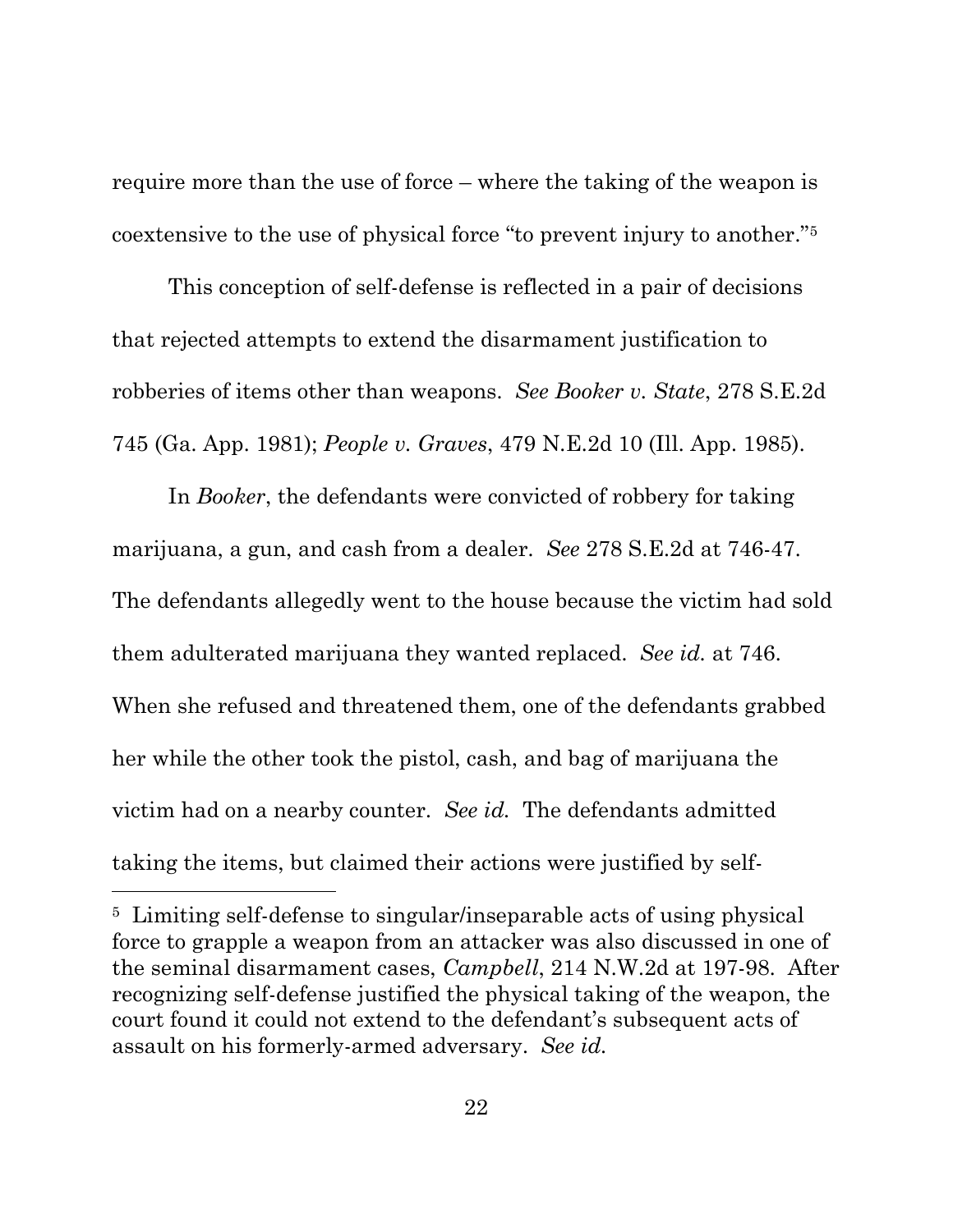defense. *See id.* at 746-47. The *Booker* court rejected this claim because, even assuming Georgia's self-defense statute applied "thereby justifying the use of force in defense of themselves, this would apply only to the taking of the pistol" and the separate taking of the cash could not be justified by this defense. *See id.* at 747.

Similarly, in *Graves*, the defendant was charged with robbery for taking a ring, keys, and cash from the victim at knifepoint. *See* 479 N.E.2d at 10-11. Graves denied taking the property and claimed he only used a knife in self-defense and discarded it before leaving the victim's apartment. *See id.* at 11. The trial court refused to instruct the jury on self-defense and the court of appeals affirmed because: (1) generally, self-defense cannot justify the crime of robbery;[6](#page-28-0) and (2) there was no basis for extending the taking of a weapon exception because "there was no evidence that  $\parallel$  the taking of [the victim's] property ... was the product of defendant's fear for his own safety." *Id.* at 11-12. In

 $\overline{a}$ 

<span id="page-28-0"></span><sup>6</sup> On this ground, *Graves* relied on Colorado's *Beebe* decision and an Illinois statutory limitation making self-defense unavailable "to a person who is attempting to commit, committing, or escaping after the commission of a forcible felony." *See Graves*, 479 N.E.2d at 11-12.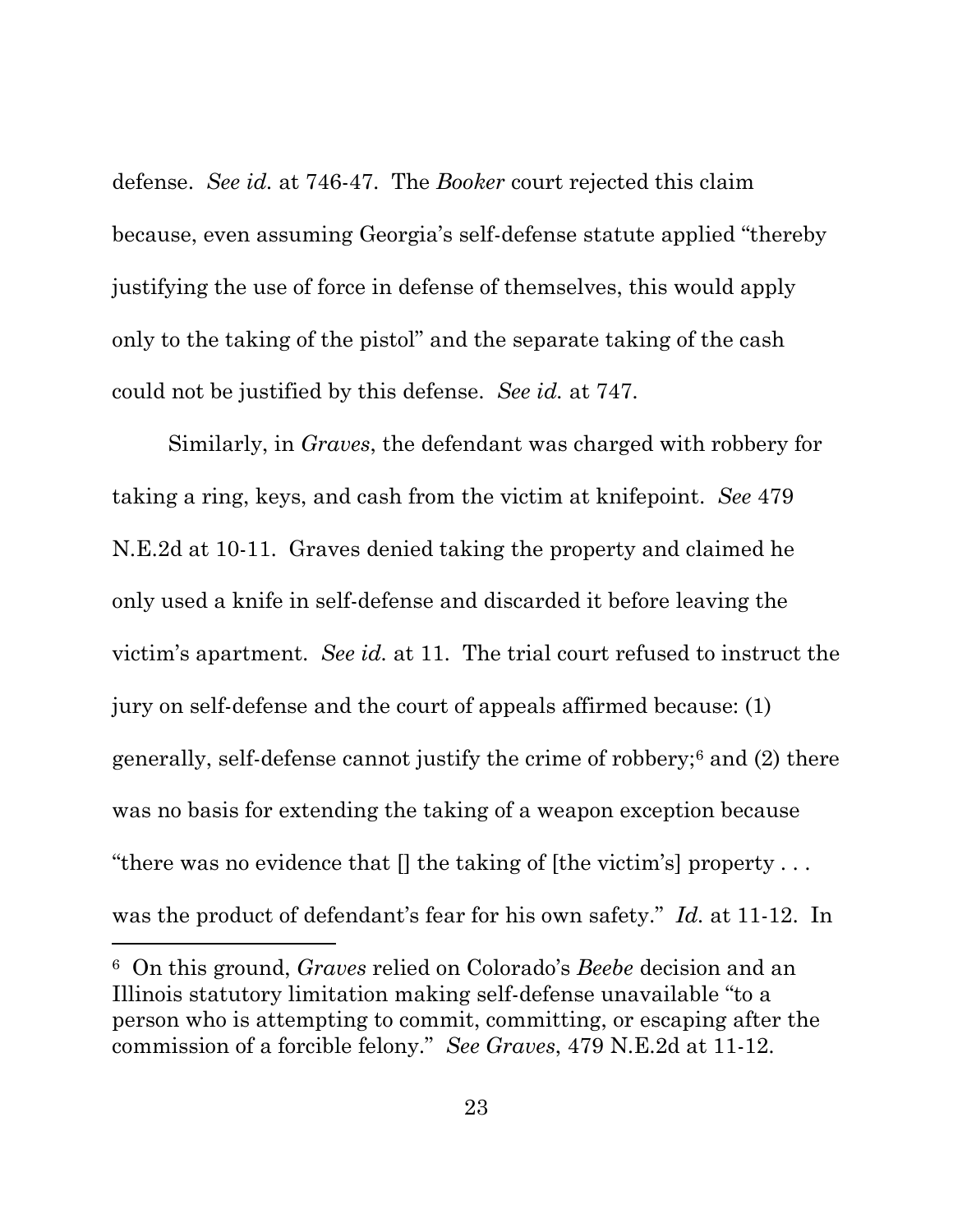so holding, the court distinguished this case from cases involving the taking of a weapon because the Graves' taking and the use of physical force were separable acts, rather than a coterminous use of physical force to disarm that could itself be justified by self-defense. *Id.*

This same reasoning applies to the present case because, as in *Booker* and *Graves*, DeGreat's taking of taxi services, unlike an act of disarmament, is a separable act rather than a particularized means of using physical force out of a need for self-protection. This reiterates the limited nature of statutory self-defense and its inapplicability to acts beyond those that could potentially criminalize one's use of physical force in self-defense. Section 18-1-704 simply does not apply to the criminal act of taking of cash or services in this case, which was not in itself an act of using "physical force" to protect against an imminent threat. By contrast, though incompatible with DeGreat's testimony (*see infra* Argument I.C.), the statutory "choice of evils" defense could justify the robbery of cash or services where the defendant's taking was necessary "to avoid an imminent public or private injury." *See* § 18-1-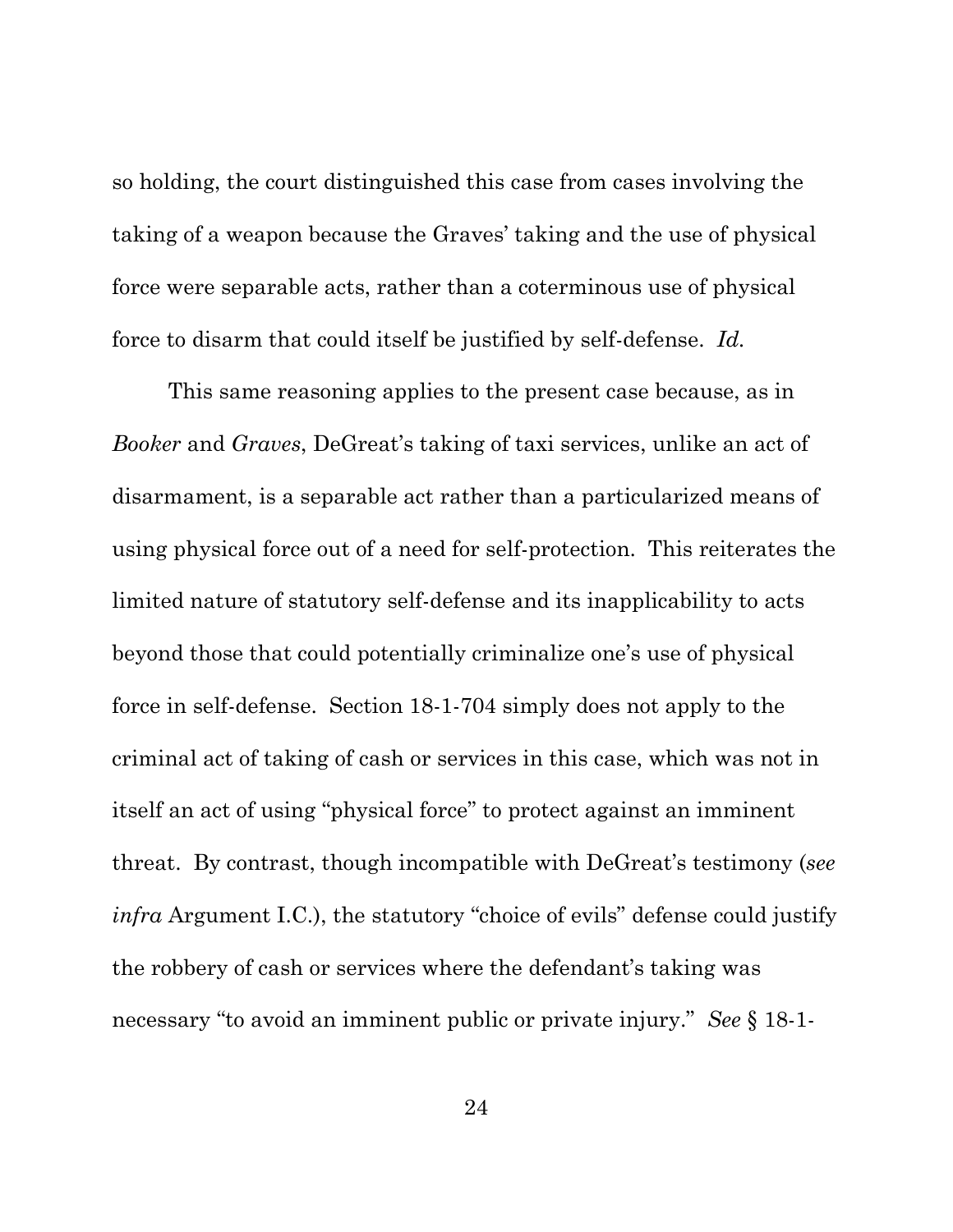702(1).[7](#page-30-1) Thus, as the legislature already created a statutory affirmative defense to address any type of criminal acts done out of true necessity, the court of appeals erred by rewriting the limited statutory text of section 18-1-704(1) into a legal justification for DeGreat's forcible taking of taxi services.

Accordingly, this Court should reverse the *DeGreat* division's unwarranted expansion of self-defense as a justification for the robbery of taxi services.

### **C. DeGreat's testimony and the jury's verdicts demonstrate that the lack of a self-defense instruction was harmless.**

<span id="page-30-0"></span>Even assuming *arguendo* that self-defense could legally justify the forcible taking of items other than weapons, any error in failing to give this unprecedented instruction was harmless in light of DeGreat's testimony and the jury's verdicts.

l

<span id="page-30-1"></span><sup>7</sup> As discussed in the next section, DeGreat's own version of events did not admit and seek to justify this robbery under such an affirmative defense, but instead claimed that he never committed the taking at all.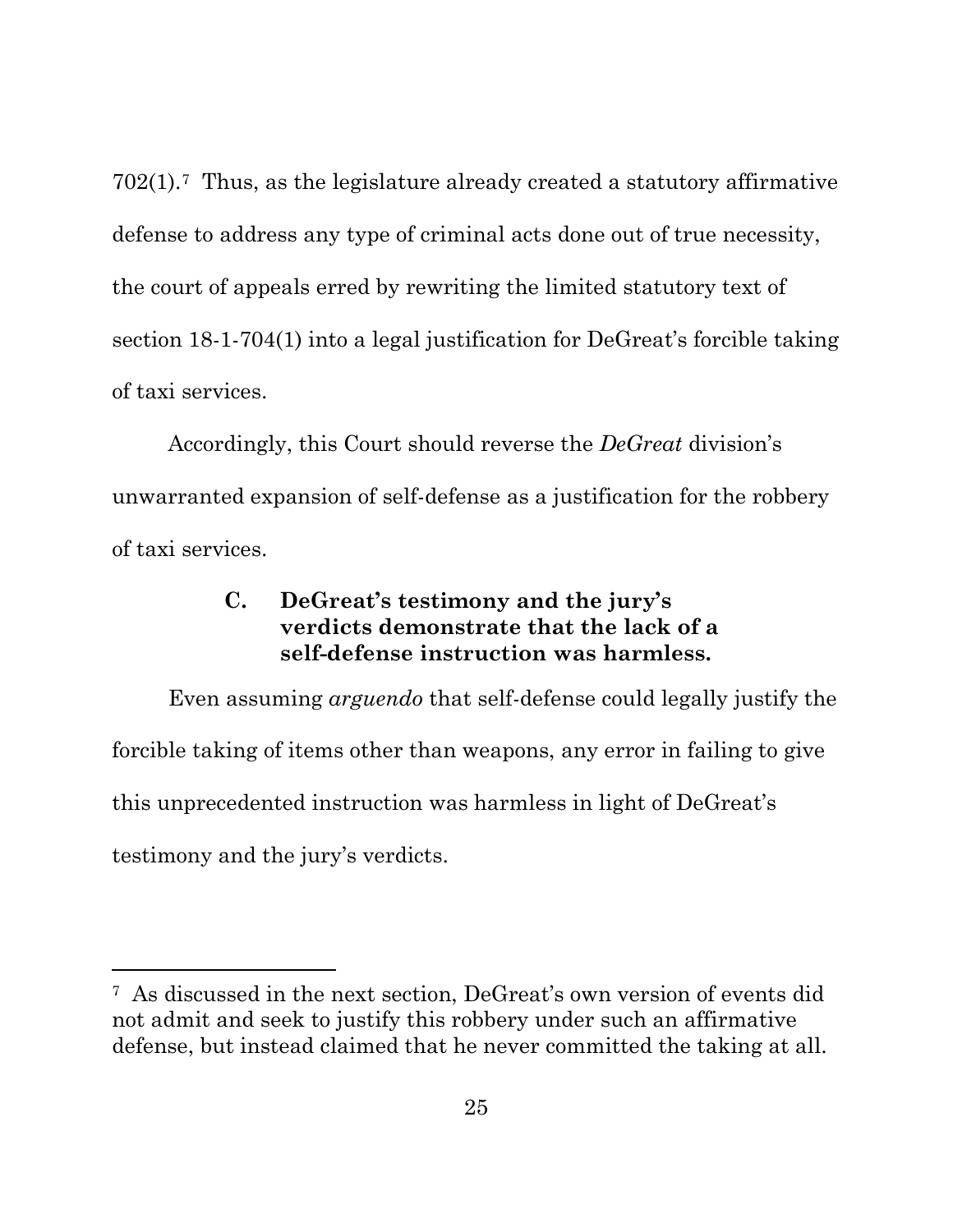Rather than justifying his taking of taxi services, DeGreat denied he committed any robbery and instead claimed he would have paid the fare had the driver let him. (*See* R. 7/1/10 pp. 1128-29, 1131-32, 1161- 62; 7/2/10 pp. 1237-39.) Relating his latest version of events, DeGreat testified that he did not have the money to pay the fare when the taxi arrived at his apartment complex and the victim became angry, locked the cab, and told DeGreat he had called the police. (*See* R. 7/1/10 pp. 1088-91.) DeGreat climbed into the backseat to try the back door, causing the driver to get out of the cab and then unlock the door for DeGreat. (*See id.* pp. 1091-95; 7/2/10 pp. 1202-03.) The driver insisted DeGreat stay to wait for the police and, when DeGreat tried to leave to supposedly get the money he owed, the driver grabbed his shirt and threw DeGreat to the ground. (*See id.* R. 7/1/10 pp. 1096-97; 7/2/10 pp. 1203-04.)[8](#page-31-0) Though admitting he may have thrown the first punch,

 $\overline{a}$ 

<span id="page-31-0"></span><sup>8</sup> Though not raised at trial, the driver had a right to use force to prevent DeGreat from stealing from him under section 18-1-707(7). Like an employee stopping a shoplifter, such force is not "unlawful" and provides another reason DeGreat should not have received a selfdefense instruction. *See, e.g., People v. Boyd*, 2015 Cal. App. Unpub.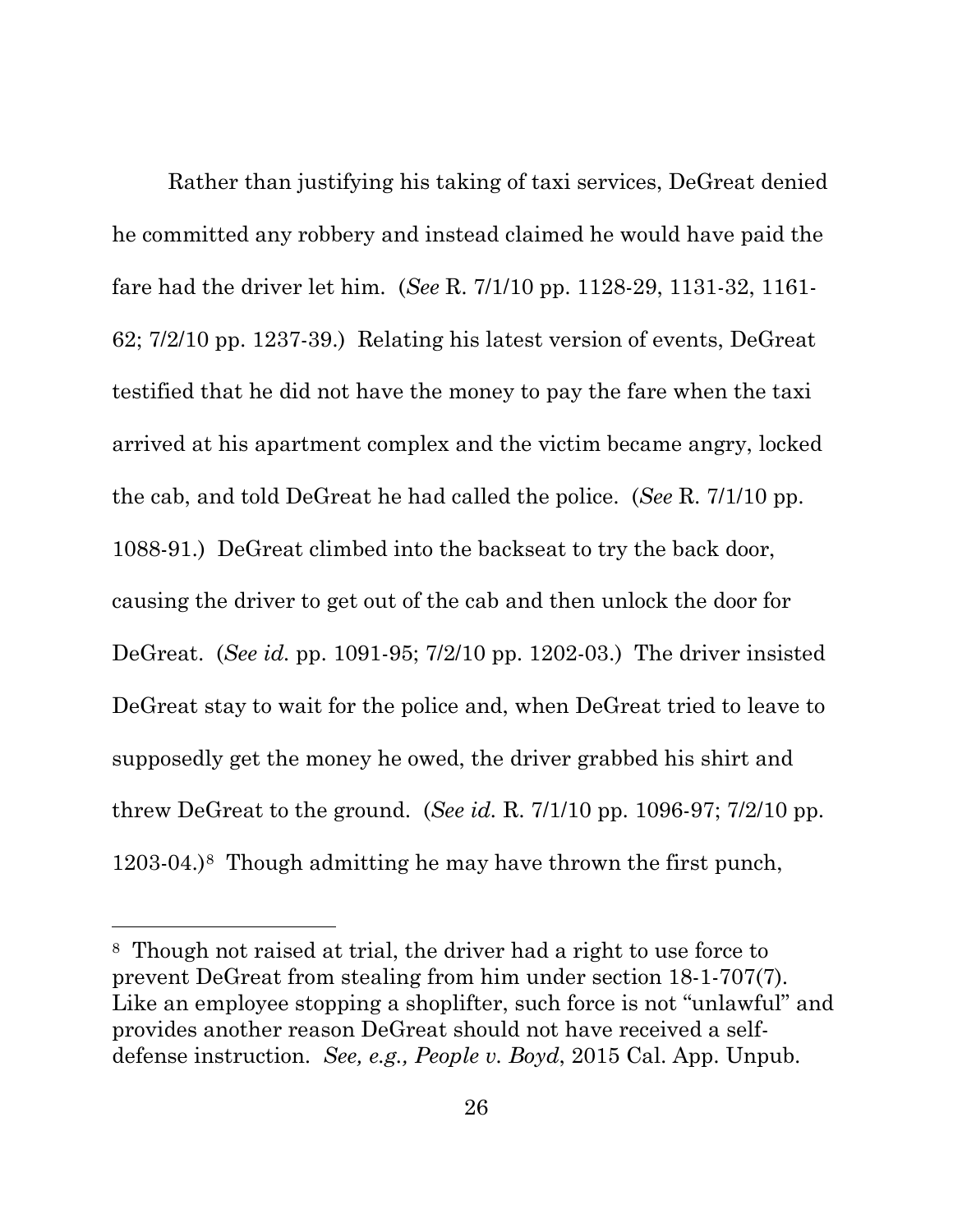DeGreat said the two began fist fighting and then he used his knife, which caused the driver to run away, abandoning his cab. (*See id.* pp. 1098-1100; 7/2/10 pp. 1230-31.) Throughout his testimony DeGreat insisted he had not taken anything and wanted to pay the fare. (*See* R. 7/1/10 pp. 1128-29, 1131-32, 1161-62; 7/2/10 pp. 1237-39.)

Thus, DeGreat did not claim he was justified in taking taxi services from the driver (*i.e.* an affirmative defense), he denied committing any taking at all.[9](#page-32-0) This "no taking" defense is the only

 $\overline{a}$ 

LEXIS 3992, \*\*13-14 (2d Dist. 2015) (finding a defendant was not entitled to a self-defense instruction on a robbery charge where she used force against a store employee, though the trial court had given such an instruction as to the separate assault charge); *Commonwealth v. Hansley*, 24 A.3d 410, 420-21 (Pa. Super. 2011) (upholding the denial of a self-defense instruction where the defendant used force against an employee who had grabbed him after catching defendant shoplifting).

<span id="page-32-0"></span><sup>9</sup> In addition to other problems with giving a self-defense instruction, DeGreat's denial of committing the taking is inconsistent with the very concept of an affirmative defense – that applies where one admits but seeks to justify criminal conduct. *See, e.g., People v. Fontes*, 89 P.3d 484, 486 (Colo. App. 2003) ("A defendant who asserts an affirmative defense admits the doing of the charged act, but seeks to justify the act on grounds deemed by law to be sufficient to avoid criminal responsibility"); *see also People v. Taylor*, 2012 COA 91, ¶35 (adhering to the principle that one may not assert an affirmative defense, such as entrapment, while denying the crime itself).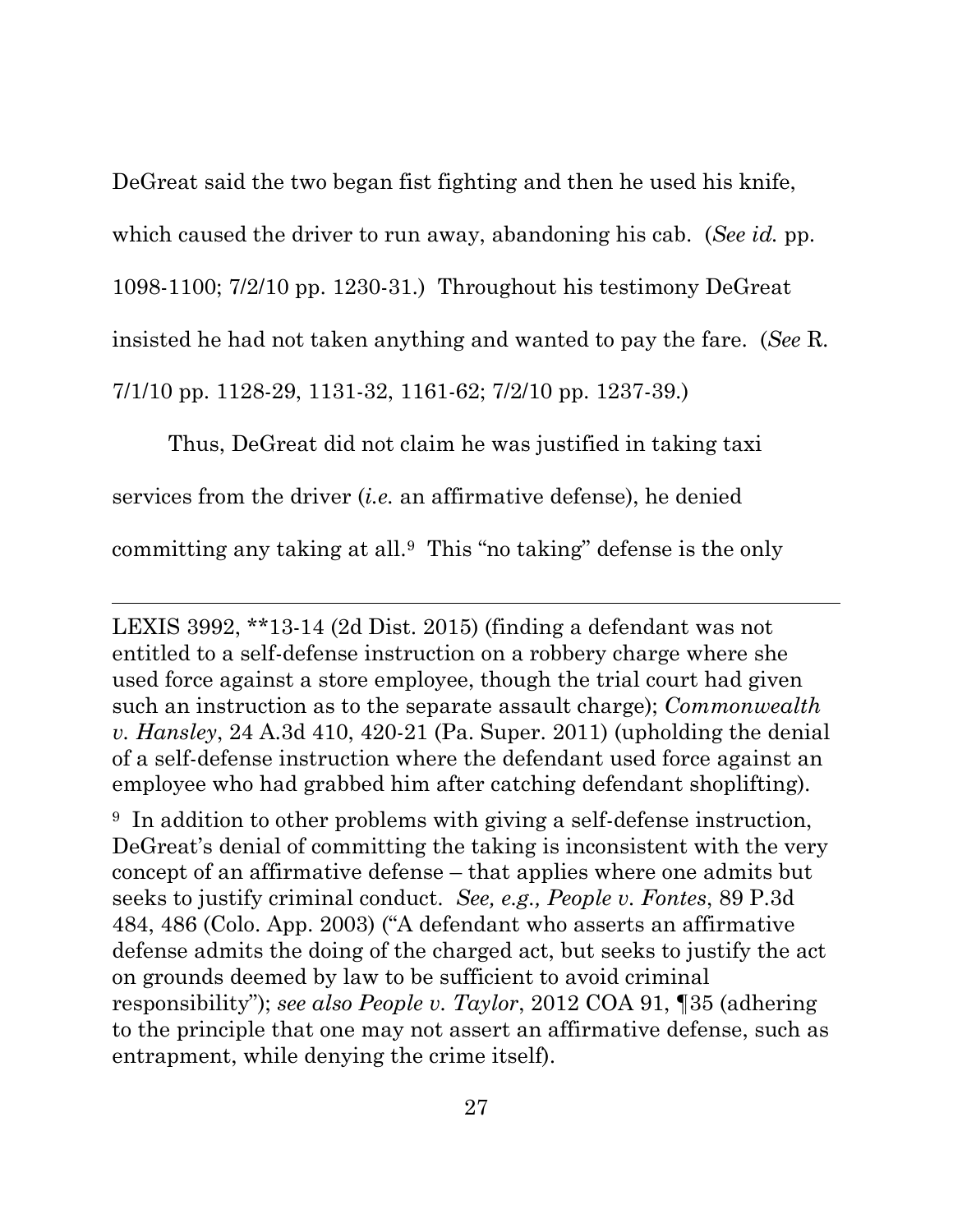interpretation of DeGreat's testimony because the *driver* fled the scene after the fight. By contrast, had DeGreat testified that he had fled, thereby admittedly completing the knowing taking of services, he could have argued that this act was justified by the "choice of evils" statute. This is a doctrinally important distinction because DeGreat's "no taking" claim did not require any additional instructions as the burden of proof and elemental instructions provided the jury with all it needed to assess whether it believed DeGreat knowingly took the services and thereby committed a robbery. By finding DeGreat guilty of aggravated robbery beyond a reasonable doubt, the jury rejected his testimony.

Accordingly, in light of DeGreat's own testimony, the lack of an affirmative defense instruction would harmless as such an instruction was irrelevant and could not justify a criminal act that DeGreat denied committing.

#### **CONCLUSION**

<span id="page-33-0"></span>For these reasons, this Court should reverse the decision below.

### CYNTHIA H. COFFMAN